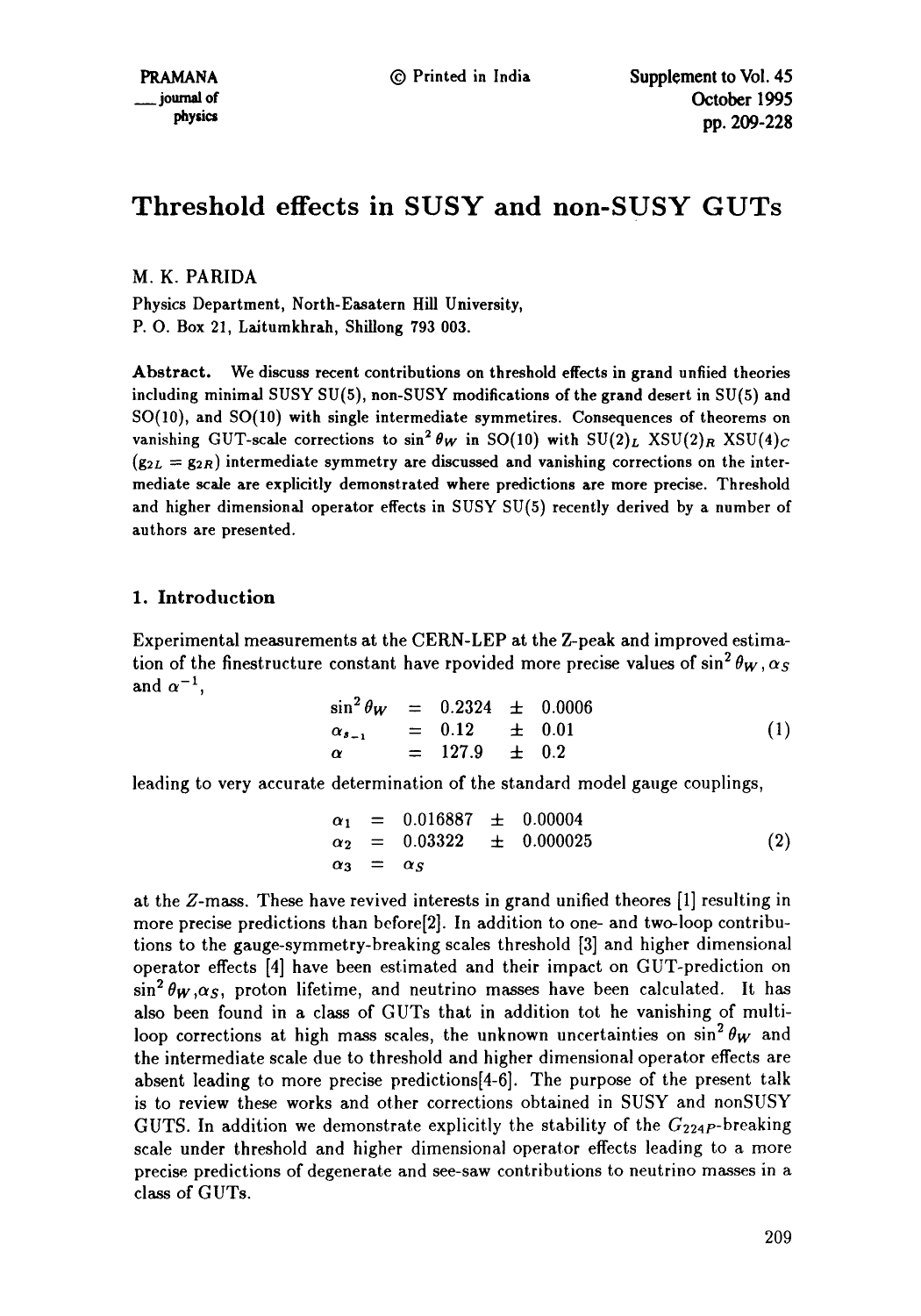The plan of the talk is organised in the following manner. In Sec.1 we obtain generalised formulas for mass scales and threshold effects. In Sec.2 we discuss in detail the threshold effects in modified grand desert models such as SU(5) and SO(10). In Sec.3 we derive threshold corrections in modified grand desert models [7,8]. In Sec.4 we estimate threshold effects in SO(10) with  $G_{224p}$  intermediate symmetry. Threshold effects in other single intermediate scale models of SO(10) are summarized in Sec.5. Section 6 is devoted to discussions on corrections in SUSY SU(5). We provide a brief summary and conclusions in Sec.7.

#### 2. Generalized formulas for mass scales

Although minimal nonSUSY SU(5) is ruled out experimentally, the modified grand desert models based upon SU(5), SO(10) and others with light degrees of freedom are consistent with all the available data. Evidences on neutrino masses would rule out SU(5)-based modifications of the grand desert, but a number of other GUT would survive. In the absence of theoretical formulas for the mass scales or  $\sin^2 \theta_W$  it might be still possible to study the unification constraints by plotting the coupling constants numerically, but accurate estimations of the model predictions including experimental and theoretical uncertainties analytic formulas are essential. Such formulas can be obtained more easily for single step breaking of any GUT to the standard with or without SUSY[9,10]. We derive here generalised theoretical formulas for mass scales for modified grand desert models and two step breakings in GUTs. These formulas contain explicitly the loop contributions to each order although at present contributions upto two-loops only are calculated. More important is that the formulas have analytic expressions for different types of corrections arising at the intermediate or the GUT-scales[4.7,8,13].

At first we consider the following class of models,

$$
(a) \hspace{1cm} SO(10) \xrightarrow{M_U} G_{213} \xrightarrow{M_Z} G_{13}
$$

where  $G_{213}(= SU(2)_L XU(1)_Y X SU(3)_C$  is the standard model (SM),  $G_{13} =$  $U(1)_{em} X SU(3)_{C'}$  and the presence of light degrees of freedom corresponding to additional Higgs scalars or fermions has been assumed. We also consider the following class of models based upon  $SO(10)$ ,

(b) 
$$
SO(10) \xrightarrow{M_U} G_I \xrightarrow{M_I} G_{213} \xrightarrow{M_W} G_{13}
$$

where  $G = SU(2)_L XU(1)_{I_{3R}} X SU(4)_C (= G_{214})[12], SU(2)_L X SU(2)_R X SU(4)_C$  $(= G_{224}, g_{2L} = g_{2R}), SU(2)_L X SU(2)_R X U(1)_{B-L} X SU(3)_C (= G_{2213}, g_{2L} = g_{2R})$ [11],  $G_{2213P} (= G_{2213}XP, P =$  Parity = Left-right discrete symmetry,  $g_{2L} = g_{2R}$ ,  $G_{224P}$  $(G_{224}XP, g_{2L} = g_{2R})$ . It may be noted that SO(10) also permits the left-right discrete symmetry to be broken at a higher scale without breaking  $SU(2)_R X U(1)_{B-L}$ or  $SU(2)_R X SU(4)_C$  which can survive down to lower scales as in the cases of  $G_{2213}$ or  $G_{224}$ . In such a situation the parity and the  $SU(2)_{2R}$ -breakings are decoupled [11].

In models of the type (a) or (b) the renormalisation group equations (RGEs) for the gauge couplings of  $G_{213}$  or  $G_I$  can be written in the following manner in the two mass ranges,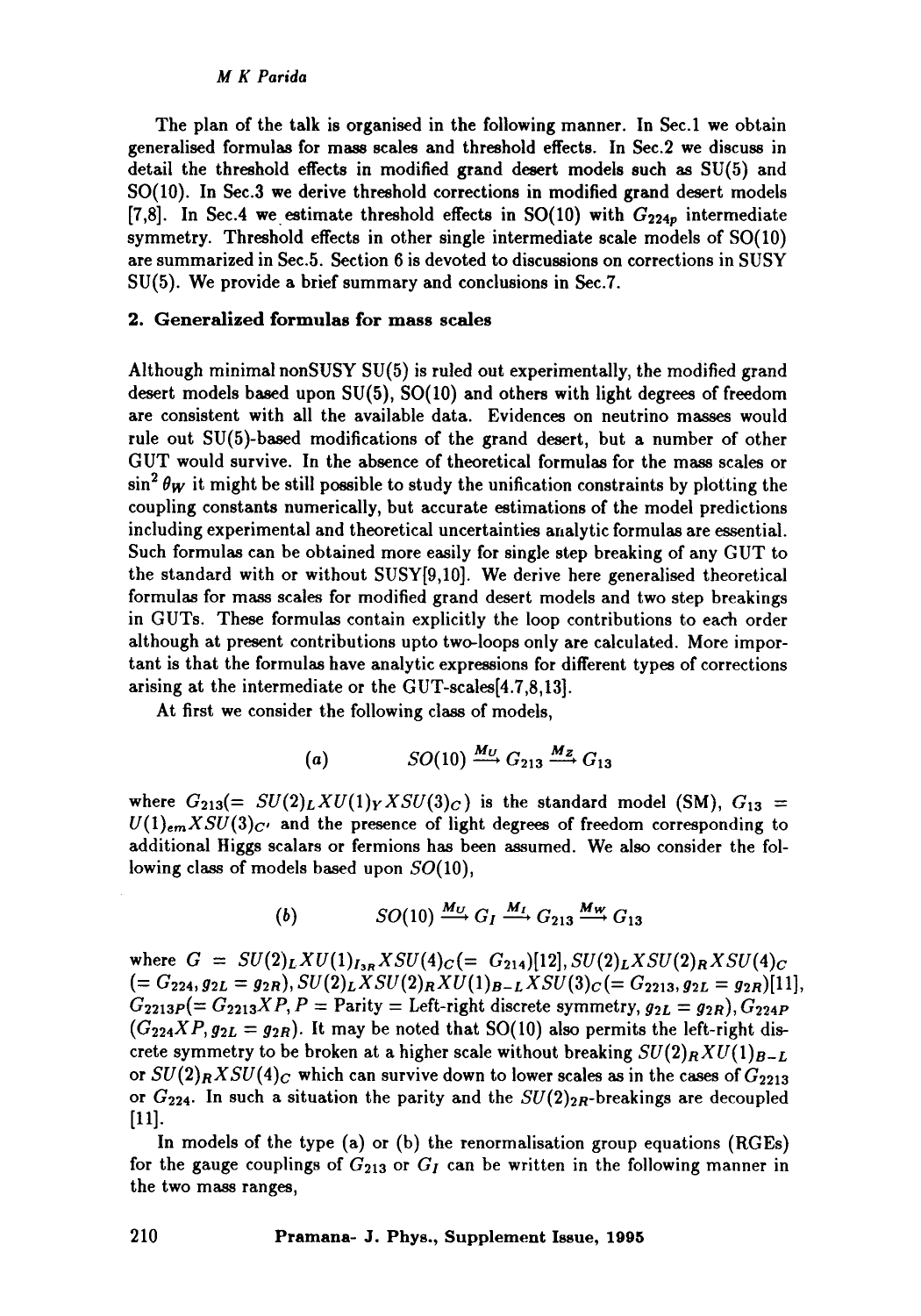$M_Z < \mu < M_I$ 

$$
\frac{1}{\alpha_i(M_Z)} = \frac{1}{\alpha_i(M_I)} + \frac{a_i}{2\pi} ln \frac{M_I}{M_Z} + \frac{P_i^I}{4\pi} - \frac{L_i^I}{12\pi}
$$
(3)

In model (a)  $M_I =$  degenerate mass of additional degrees of freedom in the desert.  $M_I < \mu < M_U$ 

$$
\frac{1}{\alpha_i(M_I)} = \frac{1}{\alpha_G} + \frac{a'_i}{2\pi} ln \frac{M_U}{M_I} + \frac{P_i^U}{4\pi} - \frac{L_i^U}{12\pi}
$$
(4)

where  $\alpha_G$  is the GUT-coupling constant and the two-loop contributions are represented by terms containing  $P_i$ -functions,

$$
p_i^I = \sum_j B_{ij} ln \frac{\alpha_j(M_I)}{\alpha_j(M_Z)} , B_{ij} = b_{ij}/a_j
$$
  
\n
$$
p_i^U = \sum_j B'_{ij} ln \frac{\alpha_j(M_U)}{\alpha_j(M_I)} , B'_{ij} = b'_{ij}/a'_j
$$
 (5)

In (3)-(5)  $a_i(b_{ij})$  and  $a'_i(b'_{ij})$  are the one(two)-loop coefficients of the  $\beta$ -function in the two mass ranges. The  $\lambda_i$ -functions in (3) and (4) represent threshold effects due to heavy or superheavy particles whose masses are of the order  $M_I$  or  $M_U$ . But as these masses are unknown theoretically, the threshold effects due to heavy or superheavy particles whose masses are of the order  $M_I$  or  $M_{II}$ . But as these masses are unknown theoretically, the threshold effects contribute to the uncertainties of the model predictions on the mass scales,  $\sin^2 \theta_W$ , and  $\alpha_S$  etc. For  $\mu \approx M_I$  of  $M_U$ , the general expression for  $\lambda_i(\mu)$  in nonSUSY theories is[14],

$$
L_i(\mu) = Tr(t_{iV}^2) + \lambda_i(\mu)
$$
  
\n
$$
\lambda_i(\mu) = -21Tr(t_{iV}^2ln\frac{M_i^V}{\mu}) + 8Tr(t_{iF}^2ln\frac{M_i^F}{\mu}) + Tr(t_{iS}^2ln\frac{M_i^S}{\mu})
$$
\n(6)

where  $t_{iV}, t_{iF}$ , and  $t_{iS}$  are the generators in the representations of the heavy or superheavy gauge bosons(V), fermions(F), and scalars(S), respectively. In our notation

$$
\lambda_i^I = \lambda_i (\mu = M_I), \quad \lambda_i^U = \lambda_i (\mu = M_U) \tag{7}
$$

Physically the first two terms are the vacuum polarisation contribution of the heavy gauge bosons(V) and the next two are similar contributions due to fermions(F) and Higgs scalars(S) in the theory. Using (3) and (4) and suitable linear combinations of the SM gauge couplings we derive and following generalised formulas for mass scales for models(a) and (b),

$$
ln \frac{M_U}{M_Z} = [(L_S B_I - L_\theta A_I) + (J_2 B_I - K_2 A_I) + (K_\lambda A_I - J_\lambda B_I)]/D \tag{8}
$$

$$
ln \frac{M_I}{M_Z} = [(A_U L_{\theta} - B_U L_S) + (K_2 A_U - J_2 B_U) + (J_{\lambda} B_U - K_{\lambda} A_U)]/D \qquad (9)
$$

where

$$
D = A_U B_I - A_I B_U \cdot L_S = \frac{16\pi}{3} \left( \alpha_S^{-1} - \frac{3}{8} \alpha^{-1} \right)
$$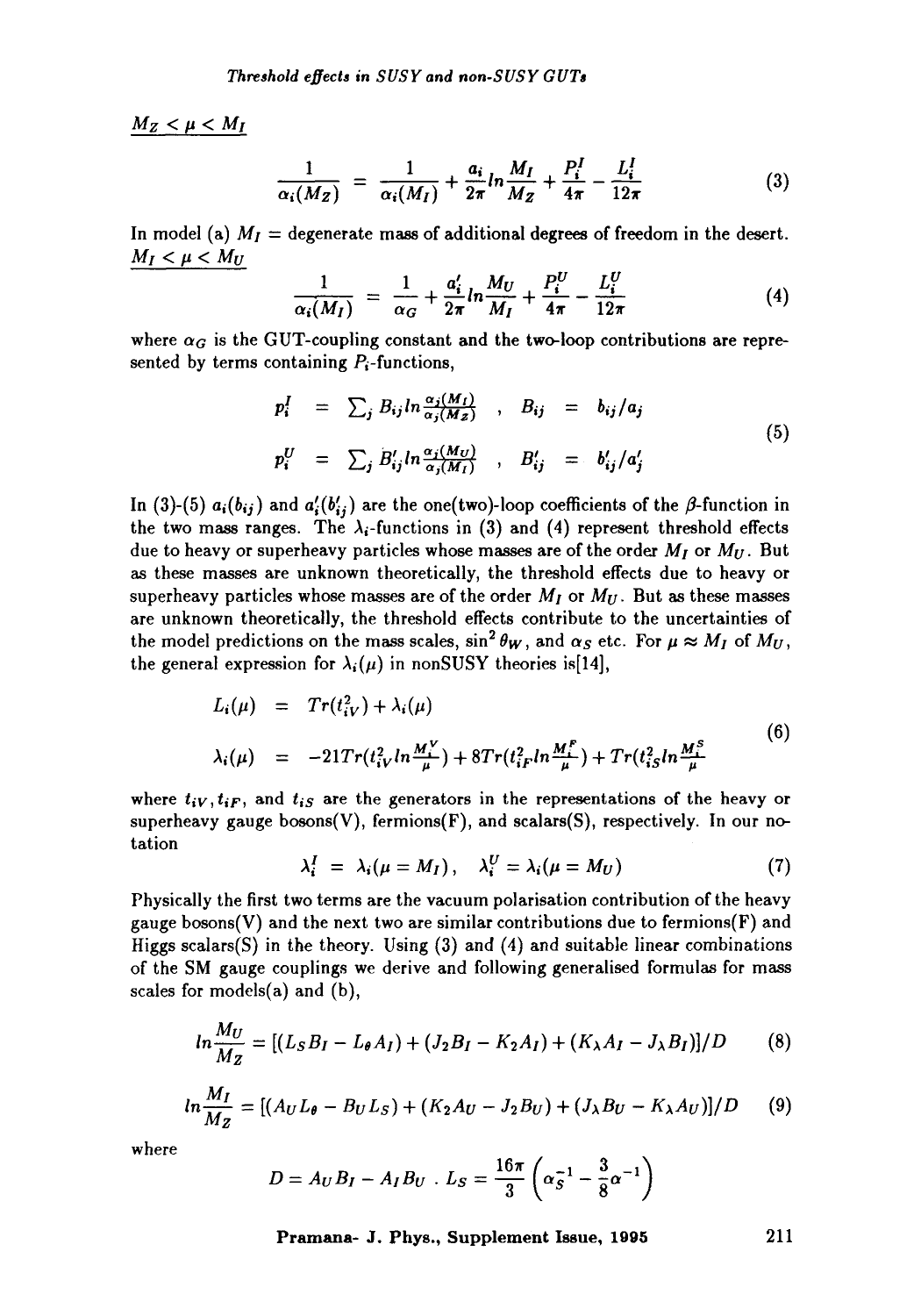$$
L_{\theta} = \frac{16\pi}{3\alpha} \left( \sin^2 \theta_W - \frac{3}{8} \right)
$$

**In (8) and (9) the first, second, and the thrid terms represent the one-loop, two-loop**  and the threshold contributions, respectively and the values  $A_i$ ,  $B_i$ ,  $J_i$  and  $K_i$  differ **from one model to the other,** 

**MODEL (a)** 

$$
A_{I} = a_{2L} + \frac{5}{3}a_{Y} - \frac{8}{3}a_{3C} - (a'_{2L} + \frac{5}{3}a'_{Y} - \frac{8}{3}a'_{3C})
$$
  
\n
$$
B_{I} = \frac{5}{3}(a_{Y} - a_{2L} - a'_{Y} + a'_{2L})
$$
  
\n
$$
A_{U} = a'_{2L} + \frac{5}{3}a'_{Y} - \frac{8}{3}a'_{3C}
$$
  
\n
$$
B_{U} = \frac{5}{3}(a'_{Y} - a'_{2L})
$$
  
\n
$$
J_{2} = \frac{1}{2}[(P_{2L}^{I} + \frac{5}{3}P_{Y}^{I} - \frac{8}{3}P_{3C}^{I}) + (P_{2L}^{U} + \frac{5}{3}P_{Y}^{U} - \frac{8}{3}P_{3C}^{U})]
$$
  
\n
$$
K_{2} = \frac{5}{6}(P_{Y}^{I} - P_{2L}^{I}) + \frac{5}{6}(P_{Y}^{U} - P_{2L}^{U})
$$
  
\n
$$
J_{\lambda} = \frac{1}{6}(L_{2L}^{U} + \frac{5}{3}L_{Y}^{U} - \frac{8}{3}L_{3C}^{U})
$$
  
\n
$$
K_{\lambda} = \frac{5}{18}(L_{Y}^{U} - L_{2L}^{U})
$$
  
\n(10)

## **MODEL** (b)  $(i) G_1 = G_{224}$  or  $G_{224P}$

$$
A_{I} = \frac{8}{3}a_{3C} - a_{2L} - \frac{5}{3}a_{Y} - 2a'_{4C} + a'_{2L} + a'_{2R}
$$
\n
$$
B_{I} = \frac{5}{3}(a_{2L} - a_{Y}) + a'_{2R} + \frac{2}{3}a'_{4C} - \frac{5}{3}a'_{2L}
$$
\n
$$
A_{U} = 2a'_{4C} - a'_{2L} - a'_{2R}
$$
\n
$$
B_{U} = \frac{5}{3}a'_{2L} - a'_{2R} - \frac{2}{3}a'_{4C}
$$
\n
$$
J_{2} = \frac{1}{2}(P_{2L}^{I} + \frac{5}{3}P_{Y}^{I} - \frac{8}{3}P_{3C}^{I}) + \frac{1}{2}(P_{2L}^{U} + P_{2R}^{U} - 2P_{4C}^{U})
$$
\n
$$
K_{2} = \frac{5}{6}(P_{Y}^{I} - P_{2L}^{I}) + \frac{1}{2}(P_{2R}^{U} + \frac{2}{3}P_{4C}^{U} - \frac{5}{3}P_{2L}^{U})
$$
\n
$$
J_{\lambda} = \frac{1}{6}(L_{2L}^{U} + L_{2R}^{U} - 2L_{4C}^{U}) + \frac{1}{6}(L_{2L}^{I} + \frac{5}{3}L_{Y}^{I} - \frac{8}{3}L_{3C}^{I})
$$
\n
$$
K_{\lambda} = \frac{1}{6}(L_{2R}^{U} + \frac{2}{3}L_{4C}^{U} - \frac{5}{3}L_{2L}^{U}) + \frac{5}{18}(L_{Y}^{I} - L_{2L}^{I})
$$
\n
$$
(11)
$$

(ii)  $G_I = G_{2213}$  or  $G_{2213P}$ 

**Generalised formulas for** mass scales **are obtained** from (11) of model (b) (i) by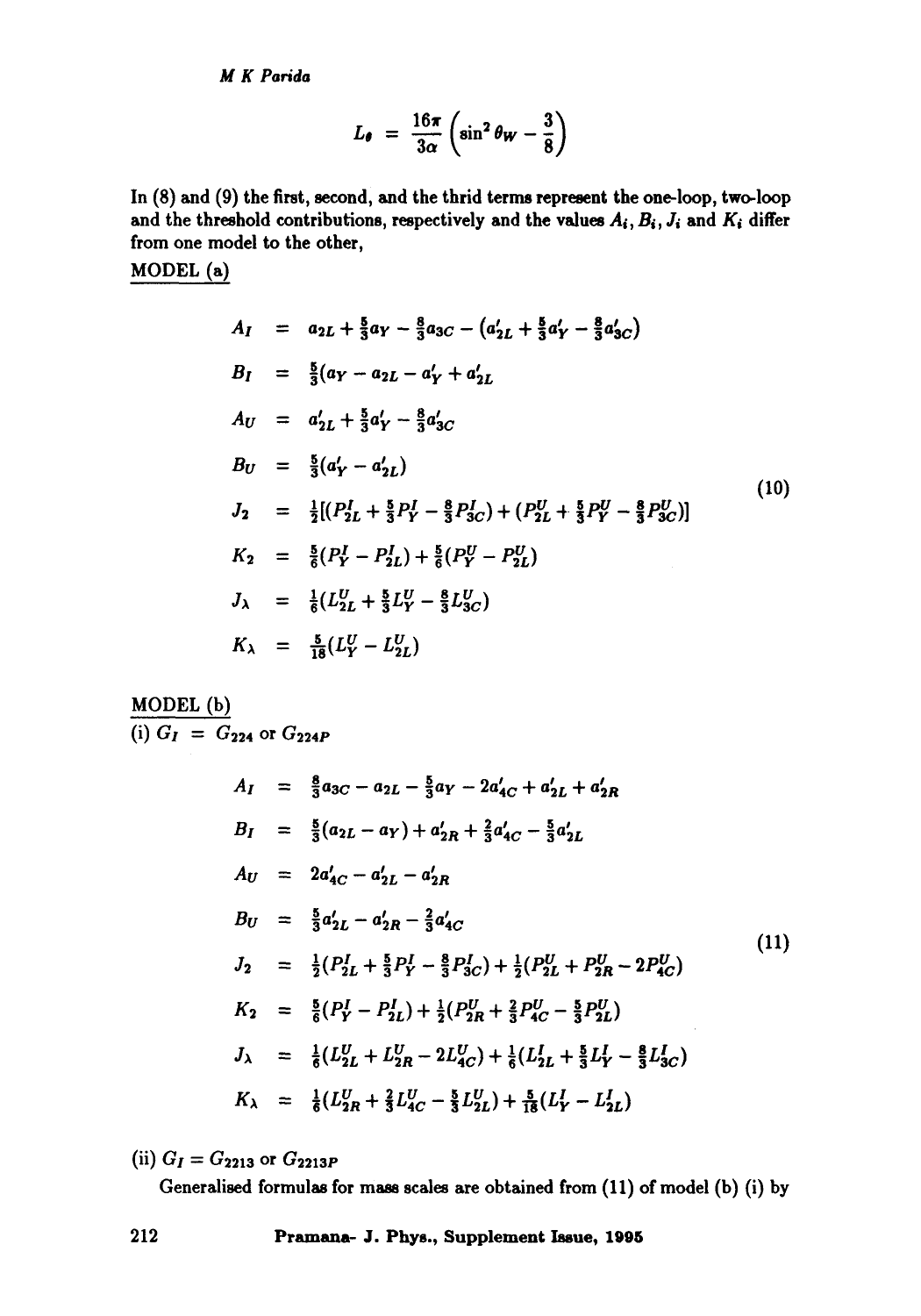the replacements,

$$
2a'_{4C} \longrightarrow \frac{8}{3}a'_{3C} - \frac{2}{3}a'_{BL} , \frac{2}{3}a'_{4C} \longrightarrow \frac{2}{3}a'_{BL}
$$
  
\n
$$
2L_{4C}^U \longrightarrow \frac{8}{3}L_{3C}^U - \frac{2}{3}L_{BL}^U , \frac{2}{3}L_{4C}^U \longrightarrow \frac{2}{3}L_{BL}^U
$$
  
\n
$$
2P_{4C}^U \longrightarrow \frac{8}{3}P_{3C}^U - \frac{2}{3}P_{BL}^U , \frac{2}{3}P_{4C}^U \longrightarrow \frac{2}{3}P_{BL}^U
$$
  
\n(12)

 $(iii) G_I = G_{214} = SU(2)_L XU(1)_{I_{3R}} X SU(4)_C$ 

Generalised formulas for mass scales are obtained from (7), (8) and (10) by replacing

$$
a'_{2R} \longrightarrow a'_{1R} = a'_{1_{3R}}
$$
  

$$
P_{2R}^U \longrightarrow P_{1R}^U, L_{2R}^U \longrightarrow L_{1R}^U
$$
 (13)

(iv)  $G_I = G_{2113} = SU(2)_L XU(1)_{I_{3R}} XU(1)_{B-L} XSU(3)_C$ 

The generalised formulas in this case are obtained by combining (12) and (13). Before closing this section it is worth pointing out that other corrections due to Yukawa couplings, top quark mass, higher dimensional operators etc. can be derived following the same procedure as threshold effects with appropriate replacements of the  $\lambda$ -functions.

#### 3. Threshold effects in modified grand desert models

It has been found that the SU(5) model with additional light degrees of freedom corresponding to fermions or Higgs scalars is consistent with the CERN-LEP data and proton lifetime for the  $p \rightarrow e^+ \pi^0$  mode [8,15-160,

$$
(\tau_p)_{expt.} > 3 \times 10^{32} \text{ yrs.}
$$
 (14)

The added presence of new degrees of freedom such as the Higgs scalars significantly below *Mu* needs additional finetuning of parameters which is not natural. In order to keep this unnatural act to a minimum we have successfully implemented new minimal modification of the grand desert which needs only one additional SM irreducible real scalar representation transforming as  $\zeta(3,0,8)$  and needs only one additional finetuning of parameters [7]. Moreover the model has been implemented in SU(5) and the popular GUT like SO(10) thereby accounting for the CERN-LEP data, the proton lifetime and small neutrino masses necessary to explain the solar neutrino flux and the dark matter of the Universe in the latter case. The additional Higgs scalar  $\zeta(3,0,8)$  C 75 of SU(5) and 210 of SO(10). Thus the implementation needs the Higgs representations 24, 5 and 75 in SU(5) and 45, 126, 10 and 210 in SO(10). Thus keeping  $M_Z < M_I = M_C < M_U$  and evaluating the coefficients in (7)-(10) yields the following analytic expressions for the mass scales.

$$
ln \frac{M_U}{M_Z} = \frac{16\pi}{187\alpha} (\frac{7}{8} - \frac{10\alpha}{3\alpha_S} + \sin^2 \theta_W) + \frac{5}{187} [\frac{8}{3} (P_3^U + P_3^C)]
$$
  
- 
$$
\frac{3}{2} (P_2^U + P_2^C) - \frac{7}{6} (P_1^U + P_1^C)] + \frac{5}{3366} (7\lambda_1)
$$
  
+ 
$$
9\lambda_2 - 16\lambda_3) + \frac{25}{561}
$$
 (15)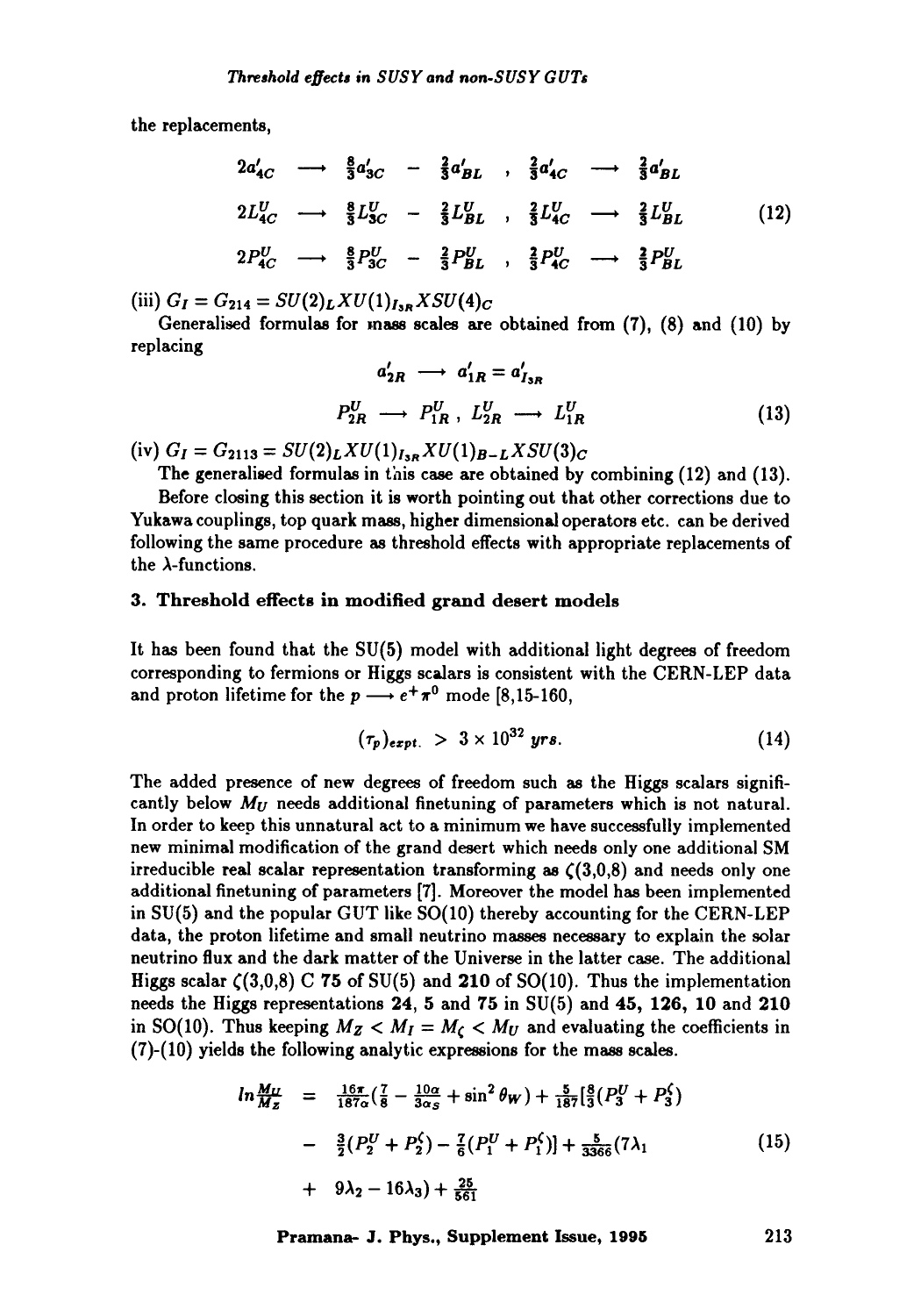$$
ln \frac{M_{\zeta}}{M_{z}} = \frac{4\pi}{187\alpha} (15 - \frac{23\alpha}{\alpha_{S}} + 63 \sin^{2} \theta_{W}) + \frac{3}{187} [16(P_{2}^{U} + P_{2}^{C})
$$
  
\n
$$
- \frac{23}{3} (P_{3}^{U} + P_{3}^{C}) - \frac{25}{3} (P_{1}^{U} + P_{1}^{C})] + \frac{1}{861} (25\lambda_{1} - 48\lambda_{2} \qquad (16)
$$
  
\n
$$
+ 23\lambda_{3}) + \frac{9}{187}
$$
  
\n
$$
\frac{1}{\alpha_{G}} = \frac{3}{8\alpha} + \frac{1}{187\alpha} (\frac{347}{8} + \frac{466\alpha}{3\alpha_{S}} - 271 \sin^{2} \theta_{W}) - \frac{1}{4488\pi} [932(P_{3}^{U} + P_{3}^{C})]
$$
  
\n
$$
= 945(P_{U} + P_{3}) + 1135(P_{U} + P_{3}) + \frac{1}{187} (1135) - 945\lambda_{2} \qquad (17)
$$

$$
- 945(P_2^U + P_2^C) + 1135(P_1^U + P_1^C)] + \frac{1}{13464\pi}(1135\lambda_1 - 945\lambda_2 \qquad (17)
$$

$$
+\quad 932\lambda_3)+\tfrac{196}{561\pi}
$$

where the invrse of the GUT-coupling constant  $\alpha_G^{-1}$  has been derived from the finestructure constant relation,

$$
\frac{1}{\alpha(M_Z)} = \frac{5}{3\alpha_1(M_Z)} + \frac{1}{\alpha_2(M_Z)}\tag{18}
$$

and the RGEs for the gauge couplings. Clearly the threshold effects are,

$$
\Delta_U = \Delta ln \frac{M_U}{M_Z} = \frac{5}{3366} (7\lambda_1 + 9\lambda_2 - 16\lambda_3)
$$
  
\n
$$
\Delta_\zeta = \Delta ln \frac{M_\zeta}{M_Z} = \frac{1}{561} (25\lambda_1 - 48\lambda_2 - 23\lambda_3)
$$
 (19)  
\n
$$
\Delta_G = \Delta \alpha^{-1} G = \frac{1}{13464\pi} (1135\lambda_1 - 945\lambda_2 - 932\lambda_3)
$$

where  $\lambda_i = \lambda_i^U$  which are evaluated using the decomposition of the superheavy components of the Higgs representations under  $G_{213}$ .

## 3.1 The SU(5) model

24 
$$
\supset D_1(3,0,1) + D_2(1,0,8)
$$
  
\n5  $\supset C(1, -\frac{2}{3}, 3)$   
\n75  $\supset E_1(1, \frac{10}{3}, 3) + E_2(2, \frac{5}{3}, 3) + E_3(1, -\frac{10}{3}, 3) + E_4(2, -\frac{5}{3}, 3)$   
\n+  $E_5(2, -\frac{5}{3}, \overline{6}) + E_6(2, \frac{5}{3}, 6) + E_7(1, 0, 8)$ 

Defining  $\eta_i = \ln \frac{M_i}{M_U}$ , extremisation of  $\Delta_U$  requires

$$
\eta_{D_1} = \eta_{E_1} = \eta_{E_2} = \eta_{E_3} = \eta_{E_4} = \eta^{(+)} = \pm \ln \beta
$$
  

$$
\eta_C = \eta_{D_1} = \eta_{E_2} = \eta_{E_6} = \eta_{E_7} = \eta^{(-)} = \mp \ln \beta
$$

leading to

$$
\Delta_U = \pm 0.38 \ln \beta \ , \ \Delta_\zeta = \pm 1.0 \ln \beta \ , \ \Delta_G = \pm \frac{3795}{6232 \pi} \ln \beta \qquad \qquad (20)
$$

 $\sim$  map  $\sim$ 

Here the significance of  $\beta$  is that the superheavy scalar components can have a mass  $\beta M_U(M_U/\beta), \beta = 1 - 10$  in analogy with the standard model Higgs boson. Without threshold effects the solutions are,

$$
M_{\zeta}^0 = 10^{10.2^{\pm}0.6}, \; M_{U}^0 = 10^{15^{\pm}0.2} \text{GeV}, \; \alpha_{G}^{0^{-1}} = 39.05 \pm 0.7 \qquad (21)
$$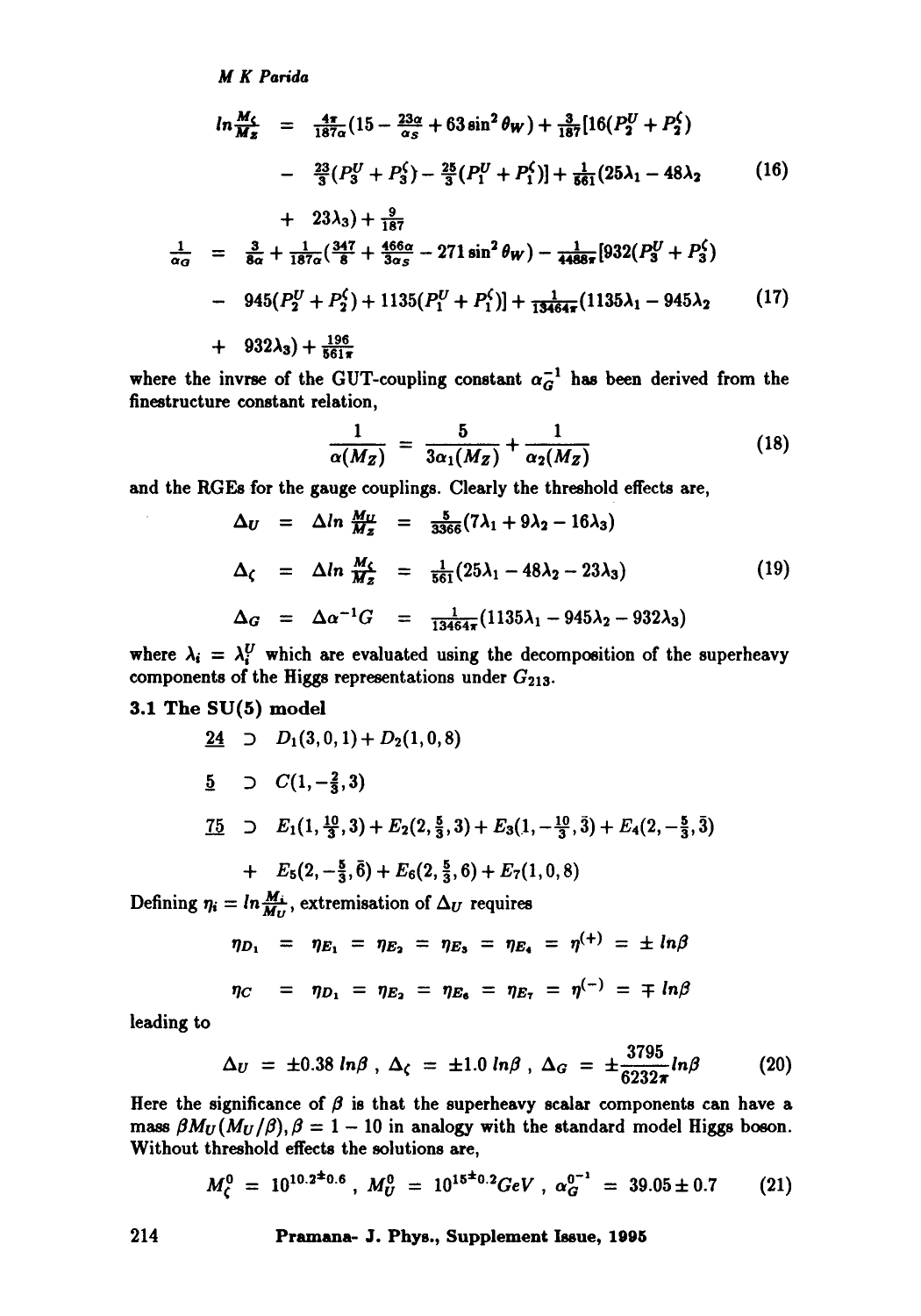The coupling constant trajectories have been plotted in ref.[7]. The trajectories of  $\alpha^{-1}i(\mu)$  are prevented to cross below the unification mass because of the presence of  $\zeta$  at  $M_I^6 = M_C^6 = 10^{10.2 \pm 0.3} GeV$  which changes the slopes of  $\alpha_{2L}^{-1}(\mu)$  and  $\alpha_{3C}^{-1}(\mu)$  for  $\mu > M_c^0$ . The unification mass has been increased by almost an order of magnitude increasing the proton lifetime consistent with the experimental limit. Inlcuding threshold effects the values of mass sclaes and coupling constants are given in Table 1. Clearly the model predictions with  $\beta = 10$  saturates the Suprkamiokande limit for  $p \longrightarrow e^+ + \pi^0$ .

| Table 1. Threshold effects on mass scales, GUT coupling and proton lifetime predic-     |  |  |  |  |
|-----------------------------------------------------------------------------------------|--|--|--|--|
| tions in the degenerate( $D$ ) and nondegenerate( $ND$ ) cases of superheavy scalars in |  |  |  |  |
| nonSUSY SU(5) with modified grand desert.                                               |  |  |  |  |

| $_{\beta}$ |                       | $M_{\zeta}/M_{\zeta}^{\circ}$ $M_U/M_U^{\circ}$ $\Delta \alpha_G^{-1}$ |                  | $\tau_p/\tau^o_p$ |
|------------|-----------------------|------------------------------------------------------------------------|------------------|-------------------|
| 10(D)      | $10^{+1.0}_{+1.0}$    | $10^{-0.08}$                                                           | $^{+2.9}_{-1.9}$ | $10^{-0.30}$      |
| 5(ND)      | $10^{+1.7}_{+2.2}$    | $10^{\pm.29}$                                                          | $+.4$            | $10^{1.92}$       |
| 10(ND)     | $-2.6$<br>$10^{+3.0}$ | $10^{4.38}$                                                            | $-.5$<br>$+.7$   | $10^{\pm 1.52}$   |

#### 3.2 The SO(10) model

One important advantage of S0(10) over SU(5) is the generation of Majorana neutrino masses over a wide range of values. The real scalar  $\zeta(3, 0, 8) \subset 210$  of SO(1). The implementation of the modified grand desert model in SO(10) requires the Higgs representation 10, 45, 126, and 210 although the model also works by replacing 45 by another 210. The superhevy components are identified in each representation. Then following the procedure explained for  $SU(5)$  we obtain[7],

$$
\Delta_U = [-.64]ln\beta
$$
  
\n
$$
\Delta_I = [-2.37 - 2.37]ln\beta
$$
\n(22)

Numerical values on threshold effects on mass scales, GUT coupling contants and proton lifetimes are presented in Table 2 in the degenerate (D) and nondegenerate cases for  $\beta = 5 - 10$  where  $\beta = M_i/M_U.M$ , being the superheavy Higgs scalar masses. It is clear that for superheavy masses differing by a factor  $10(1/10)$  from  $M_U$  the increase in the proton lifetime could be as large as 50 times the uncorrected value and the model can not be rules out by the planned experiments in near future. The Majorna netrino masses in the jodel can arise in various ways. For example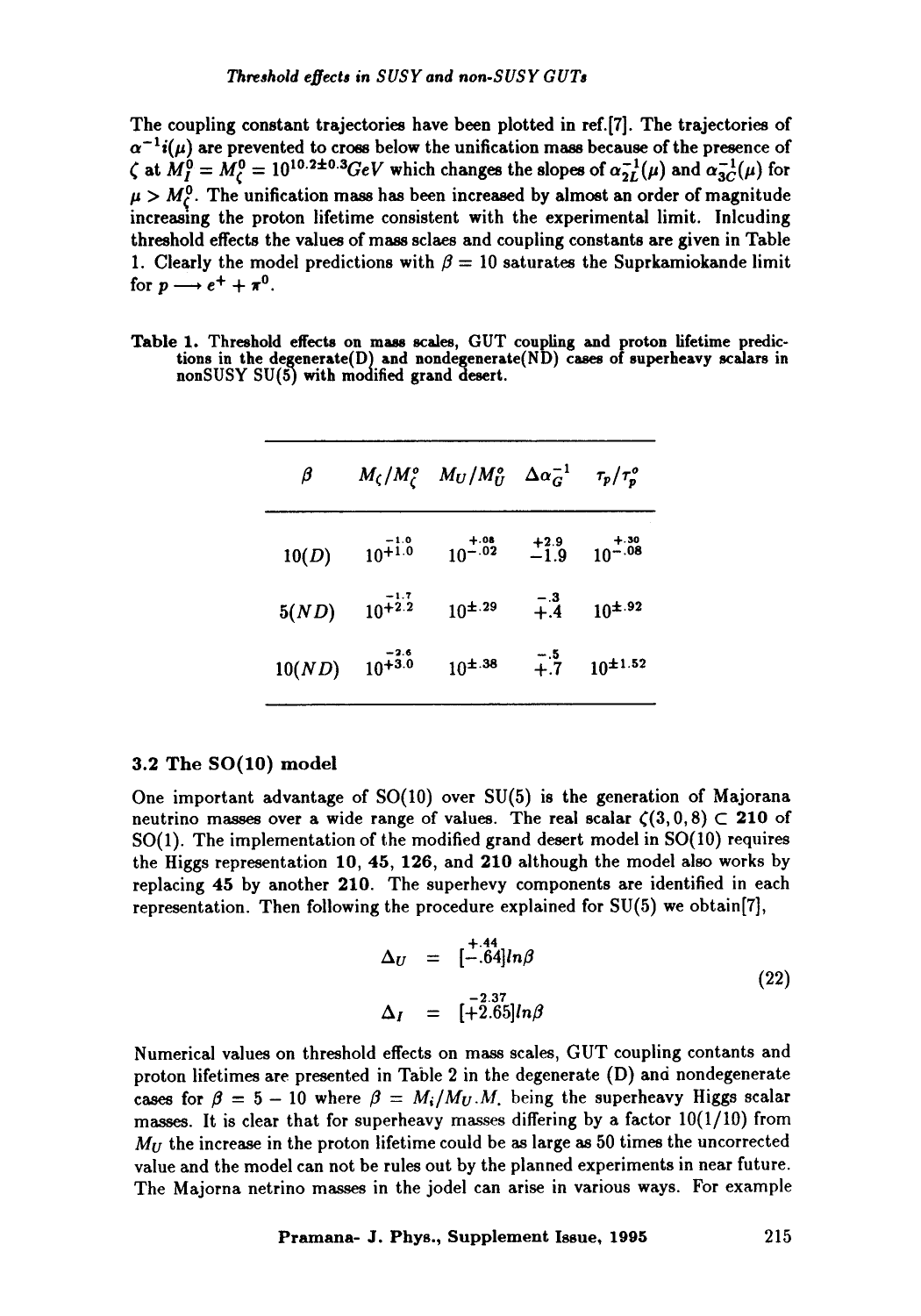the induced contributions[7] may he made to dominate giving rise to,

$$
m_{\nu_i} = \lambda h_i < \phi^0 <^2 < \Delta_R^0 > / M_{\Delta_L}^2 \,, \ i = e, \mu, \tau \tag{23}
$$

with

$$
m_{\nu_e} = (2.5 \times 10^{-6} - 2.5 \times 10^{-4}) eV
$$
  
\n
$$
m_{\nu_\mu} = (7.5 \times 10^{-4} - 2.5 \times 10^{-2}) eV
$$
  
\n
$$
m_{\nu_\tau} = (7 \times 10^{-2} - 7) eV
$$
\n(24)

where  $\Delta_R^0$  is the neutral comonent in  $\Delta_R(1, 3, 10)$  carrying  $B-L = 2$  and  $\Delta_L(3, 1, 10)$ is the corresponding left-handed triplet. Both are contained in 126 of SO(10). Here  $\phi^0$  is the netural comonent of the standard doublet  $\subset$  10 of SO(10) and  $\lambda(h_i)$  is the Higgs quartic (Yukawa) coupling between 126 and 10. Here we have used  $h_i < \phi^0 \geq m_{q_i}$ . It is evident that while  $m_{\nu_i}$  and  $m_{n_i}$  are compatible with the solar neutrino flux  $n_{\nu}$ , value can be made to be consistent with the dard matter of the universe. The model can be also modified slightly to produce degenerate and see-saw contributions[17-18].

|  |  |  |  |  |  | Table 2. Same as Table 1 but for nonSUSY SO(10). |  |  |  |
|--|--|--|--|--|--|--------------------------------------------------|--|--|--|
|--|--|--|--|--|--|--------------------------------------------------|--|--|--|

| β      |              | $M_{\zeta}/M_{\zeta}^o$ $M_U/M_U^o$ $\Delta \alpha_G^{-1}$ |                   | $\tau_p/\tau_p^o$       |
|--------|--------------|------------------------------------------------------------|-------------------|-------------------------|
| 10(D)  | $10^{-0.85}$ | $-.02$<br>$10^{+.00}$                                      | $-12.0$<br>$+0.0$ | - . 24<br>$10^{+.00}$   |
| 5(ND)  | $10^{-2.4}$  | $-.46$<br>$10^{+.30}$                                      | $^{+4.5}_{-7.2}$  | $10^{+1.7}_{+0.8}$      |
| 10(ND) | $10^{-3.5}$  | $10^{-6.8}$                                                | $+6.8$<br>$-10.0$ | $-0.57$<br>$10^{+1.61}$ |

Although corrections to the intermediate mass  $M_{\zeta}$  is quite significant that on  $M_U$  and hence on  $\tau_p$  are small. Such results have been also obtained [8] in computing threshold effects in SU(5) with split multiplets[16]. We observe from these analyses that the presence of  $G_{213}$  below the GUT-scale reduces uncertainty on the proton lifetime prediction.

## 4. Threshold effects in SO(10) with intermediate scale and theorems on vanishing corrections

Here we discuss threshold effects in  $SO(10)$  with  $G_{224P}$  intermediate symmetry in detail and breifly mention the results with other intermediate symmetries. *(a)*  $G_{224P}$  Intermediate Symmetry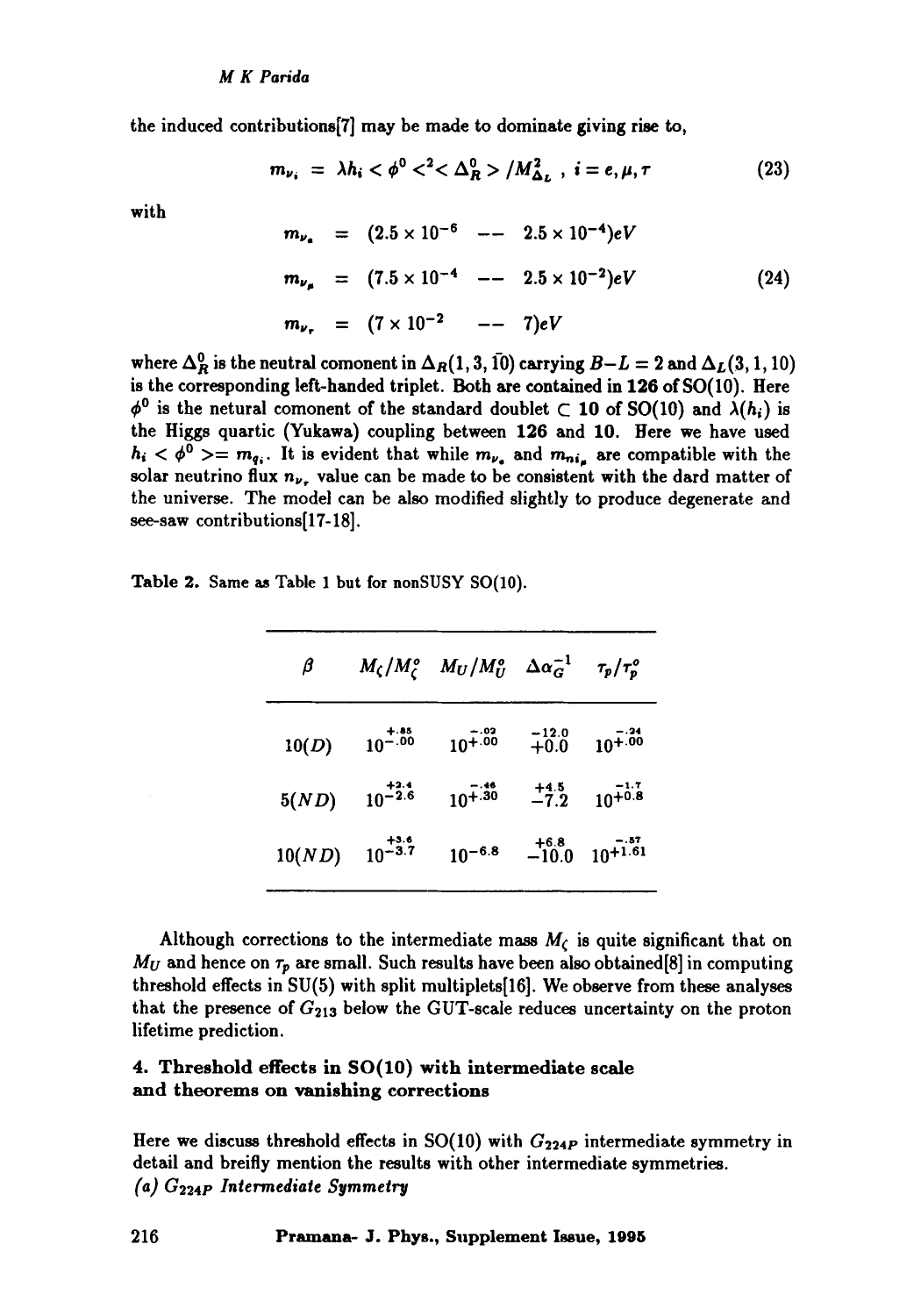With the choice of minimal Higgs representations 54, 126, and 10, we have

$$
a_i^{\prime T} = (11/3, 11/3, -14/3), A_U = -50/3, B_U = 50/9
$$
  
\n
$$
A_I = -17/3, B_I = -53/3
$$
  
\n
$$
B'_{ij} = \begin{bmatrix} 584/3 & 3 & 765/2 \\ 3 & 584/3 & 765/2 \\ 153/2 & 153/2 & 1759/6 \end{bmatrix}
$$
 (25)

Using these in (8)-(10) we obtain,

$$
\Delta_U = -\frac{3}{4400} \left( -9\lambda_{2R}^{\prime U} + \frac{88}{3} \lambda_{4C}^{\prime U} - \frac{61}{3} \lambda_{2L}^{\prime U} -15\lambda_{Y}^{\prime I} - \frac{61}{3} \lambda_{2L}^{\prime I} + \frac{106}{3} \lambda_{3C}^{\prime I} \right)
$$
\n(26)

$$
\Delta_I = -\frac{1}{88} (\lambda_{2L}^{\prime U} - \lambda_{2R}^{\prime U} + \lambda_{2L}^{\prime I} + \frac{2}{3} \lambda_{3C}^{\prime I} - \frac{5}{3} \lambda_Y^{\prime I})
$$
 (27)

It is important to note that the presence of L-R symmetry for  $\mu > M_I$  demands  $\lambda_{2L}^{U} = \lambda_{2R}^{U}$  which leads to vanishing GUT-threshold corrections on  $\Delta_I$  or equivalently on  $M_I$ . This is a manifestation of theorems on vanishing corrections on  $\sin^2 \theta_W$  to be discussed a little later.

We make the simplifying assumption that all the superheavy components belinging to a single GUT representation have the same mass. Also we use  $M_{L_i} = M_L$ and  $M_{R_1} = M_R$  leading to  $\eta_{L_i} = \eta_L, \eta_{R_i} = \eta_R$ ,

$$
\Delta_U = \frac{1}{1100} (11\eta_{54} - 88\eta_{126} - 44\eta_{10} + 11\eta_{\phi} - 131\eta_R + 189\eta_L)
$$
  
\n
$$
\Delta_I = \frac{1}{22} (9\eta_R - 10\eta_L)
$$
\n(28)

 $(a.1)$  Theorem on vanishing corrections on  $\sin^2 \theta_W$ 

It is important to note that the GUT threshold contributions such as  $\eta_{10}, \eta_{54}$ and  $\eta_{126}$  are absent in  $\Delta_I$ . Also the contributions of two loop functions  $P_{2L}^U, P_{2R}^U$ and  $P_{4C}^{U}$  in  $\Delta_{I}$  cancel out. These are due to theorems proved recently in SO(10) with  $G_{224P}$  intermediate symmetry occuring at the highest intermeidate scale[5,6]. *Theorem 1* In all GUTs where the  $G_{224P}$  symmetry breaks at the highest intermediate scale  $(M_I)$ , the GUT- threshold contribution to  $\sin^2 \theta_W$  vanishes[5].

*Theorem 2* In all GUTs where the  $G_{224P}$  symmetry breaks at the highest intermediate scale  $(M_I)$ , the gauge boson renormalization to every  $m$  - loop order  $(m \geq 2)$ in the mass range  $M_I - M_U$  has vanishing contribution to  $\sin^2 \theta_W$ .

 $(1.2)$  Vanishing corrections on  $\Delta ln(M_I/M_Z)$  and precise ptediction on neutrino *lllasses* 

In ref[5] it was shown that all perturbative and non-pertubative corrections including gravity-induced higher dimensional operator effects occuring at the GUT sclae also have vanishing contributions on  $\sin^2 \theta_W$  making the intermediate scale  $M_I$  quite stable. Here we provide a proof on the stability of  $M_I$  against all such uncertainities. Since left-right symmetry is restored in the presence of  $G_{224P}$ , we have

$$
a'_{2L} = a'_{2R}, \lambda'^{U}_{2L} = \lambda'^{U}_{2R}, C^{U}_{2L} = C^{U}_{2R}
$$
 (29)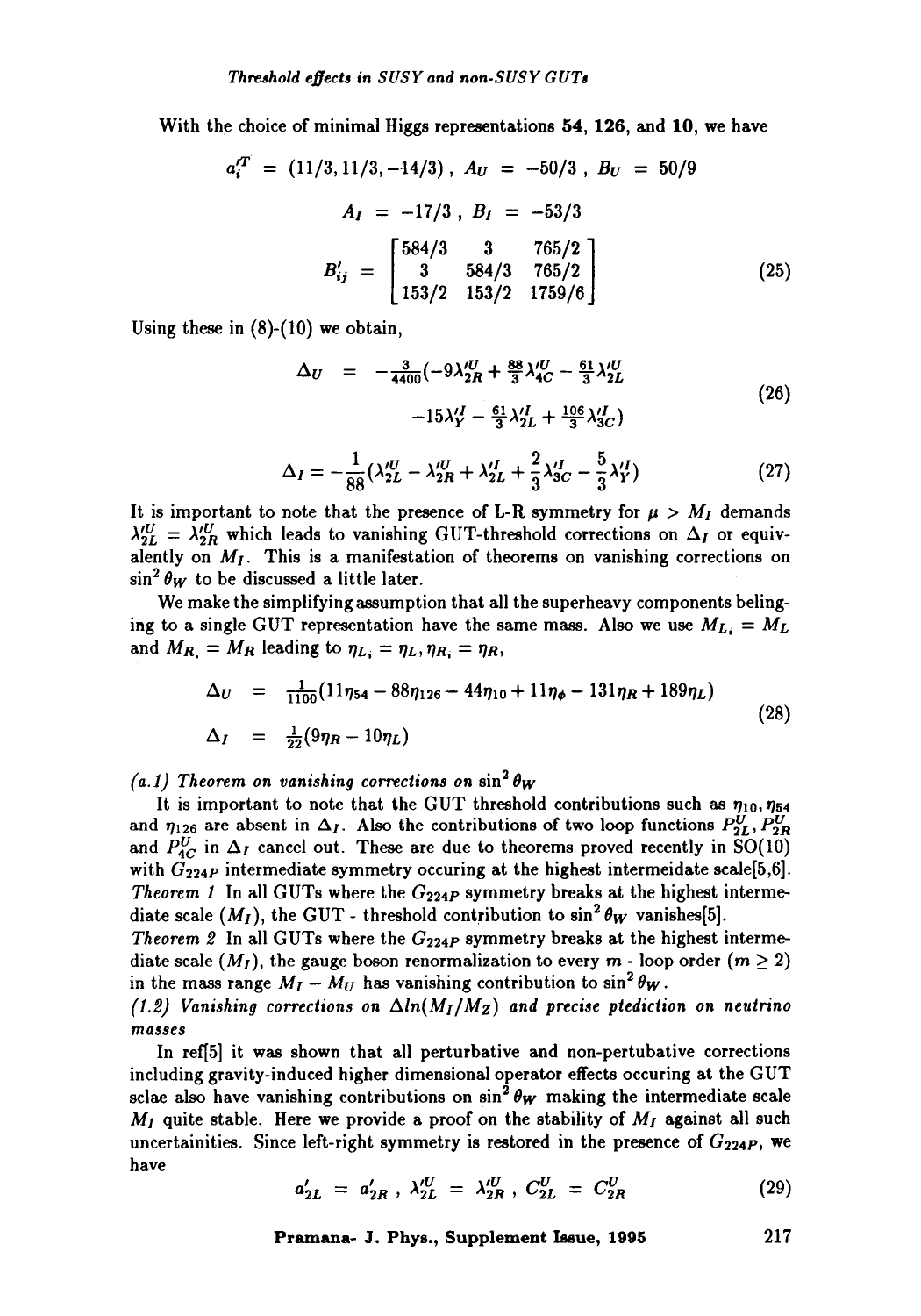where  $C_{2L}^{U}, C_{2R}^{U}$  and  $C_{4C}^{U}$  are all other corrections including multiloop effects and contributions due to higher-dimensional operators. The corrections to the coupling constants at  $\mu = M_U$  can be written in the form

$$
\frac{1}{\alpha_i(M_U)} = \frac{1}{\alpha_G} - \frac{(\lambda_i^U + C_i^U)}{12} , i = 2L, 2R, 4C
$$

Then all the formulas derived so far hold hold if we replace  $\lambda_i^{U} \longrightarrow \lambda_i^{U} + C_i^{U}$ . In eq.(9),

$$
A_U = 2(a'_{4C} - a'_{2L}),
$$
  
\n
$$
B_U = \frac{2}{3}(a'_{2L} - a'_{4C}),
$$
  
\n
$$
A_I = \frac{8}{3}a_{3C} - a_{2L} - \frac{5}{3}a_Y - 2(a'_{4C} - a'_{2L}),
$$
  
\n
$$
B_I = \frac{5}{3}(a_{2L} - a_Y) - \frac{2}{3}(a'_{2L} - a'_{4C}),
$$
  
\n
$$
J^U_\lambda = \frac{1}{3}(\lambda^U_{2L} + C^U_{2L} - \lambda^U_{4C} - C^U_{4C}),
$$
  
\n
$$
K^U_\lambda = \frac{1}{3}(\lambda^U_{4C} + C^U_{4C} - \lambda^U_{2L} - C^U_{2L}).
$$
  
\n1. (30)

which by virtue of (29) lead to

$$
\Delta_I^U = 0 \tag{31}
$$

This can also be verified through eqs.(17) and (29). It is to be noted that (31) holds irrespective of the nature of the correction arising at the GUT scale and it is indevendent of the presence or absence of supersymmetry. The cancellation occurs for any possible nonperturbative contributions also. Thus the  $G_{224P}$  -breaking scale is not affected due to any corrections emerging from the GUT-sclae although the GUT-scale itself is affected by the corrections. In the absence of threshold corrections we obtain

$$
M_U^0 = 10^{15 \pm 0.25} GeV
$$
  
\n
$$
M_I^0 = 10^{13.6 \pm 0.2} GeV
$$
 (32)  
\n
$$
\alpha_G^{-1} = 40.6 \pm 0.2
$$

where the uncertainties are due to those in the input parameters.

The threshold effects are computed by extremising  $\Delta_U$  or  $\Delta_I$  while taking into account the parity restoration constraint for  $\mu \geq M_U$  with

$$
\eta_L\leq 0\ ,\ \eta_R\leq 0\ ,\ \eta_\phi\leq 0\ .
$$

Numerical values of corrections are given in Table 2 for  $\beta = 5 - 10$ . Predictions for proton lifetime for the  $p \longrightarrow e^+ \pi^0$  is amde using[21]

$$
\tau_p^0 = \frac{5}{8} \left[ \frac{\alpha_G^{SU(5)}}{\alpha_G^{SO(10)}} \right]^2 \times 4.5 \times 10^{29^{\pm} .7} \left( \frac{M_U}{2 \times 10^{14} GeV} \right)^4 Yrs. \tag{33}
$$

For  $\beta = 10$  the model predicts

$$
\tau_p = 1.44 \times 10^{32.1^{\pm}.7^{\pm 1.0^{\pm}1.9}} Yrs. \tag{34}
$$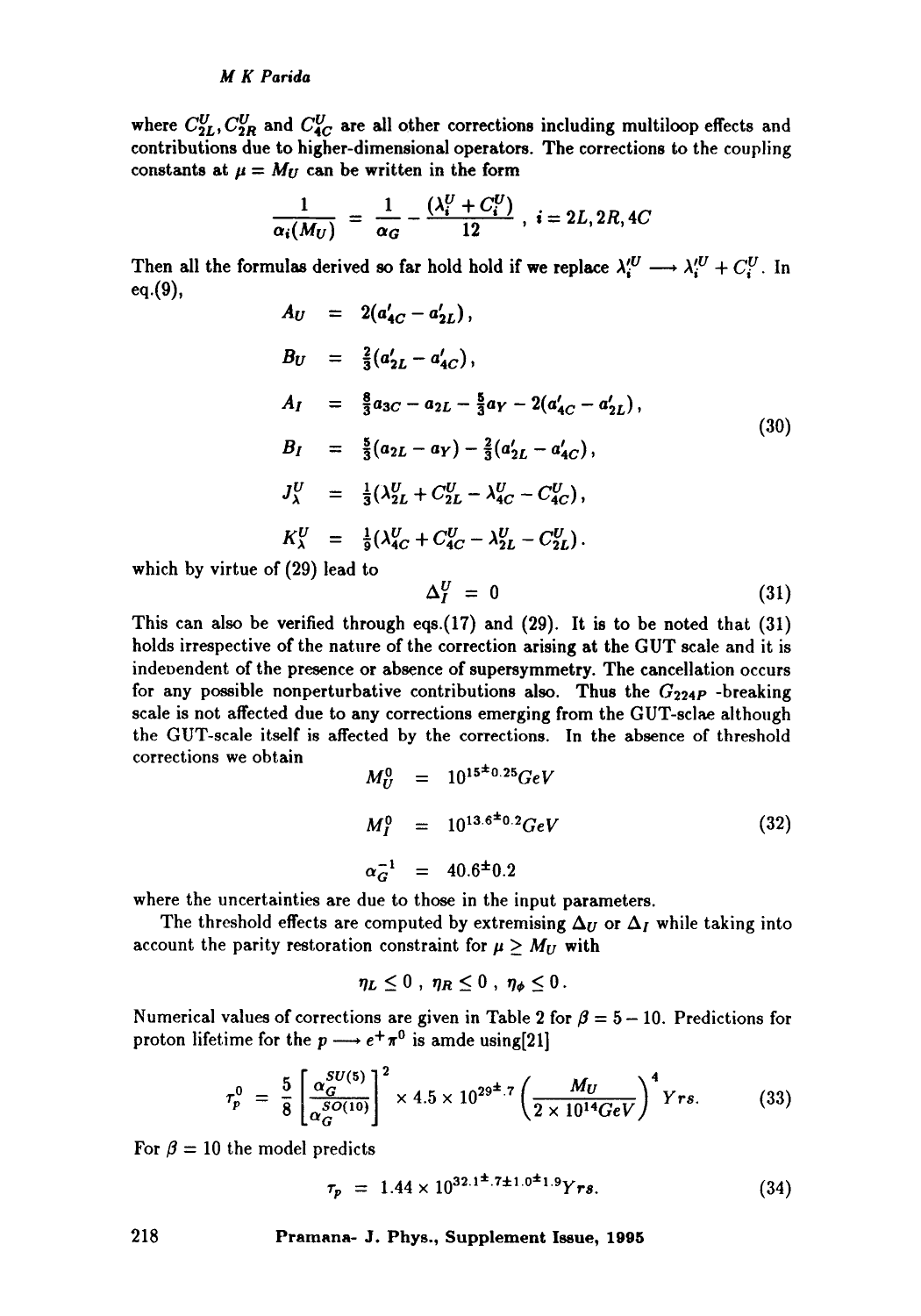where the first, second and third uncertainties are due to matrix element, input parametrs, and threshold effects. It is clear that the maximum value for  $\tau_p$  exceeds the current Super-kamiokande limit by almost one order. Thus, as against the conclusions of ref[19], this model can not be ruled out by any improvement on proton-lifetime measurement.

Table 3. Threshold effects in SO(lO) with *G2a4p* intermediate symmetry.

| β                    |                       | $M_I/M_I^o$ $M_U/M_U^o$ $\Delta \alpha_G^{-1}$ $\tau_p/\tau_p^o$ |                                                  |
|----------------------|-----------------------|------------------------------------------------------------------|--------------------------------------------------|
| 5(ND)                | $-.20$<br>$10^{+.26}$ | $10^{+.27}$                                                      | $-1.4$<br>+0.2 10 <sup><math>\mp</math>1.2</sup> |
| $10(ND)$ $10^{+.40}$ | $-.30$                | $10^{+.40}$                                                      | $+0.2$ 10 <sup><math>\mp</math>1.7</sup>         |

Threshold effect on  $M_I$  shown in Table 3 is due to that at the intermediate-scale boundary only.

$$
\log_{10}(M_I/M_I^0) = \pm 0.4
$$

The higher-dimensional operators scaled by the Planck mass do not modify the intermediate scale. Also imposition of a horizontal symmetry does not change the scale unless additional light scalars are introduced below  $M_I$ . Even if the lefthanded triplet is not given a VEV explicitly[28], it can be induced[29,30],

$$
m_{\nu} = \gamma \frac{M_{Z}^{2}}{M_{I}} = (2 - 200) \times 10^{\pm 0.2 \pm 0.4} f \lambda eV
$$
  
= (0.5 - 800) f \lambda eV, (35)

where we have evaluated[30]

$$
\gamma \approx 10 f \lambda / \beta^2 \, , \, \, \beta = 0.1 - 1 \, ,
$$

 $f(\lambda)$  being a Yukawa(quartic) coupling. The see-saw contributions are,

$$
m_{\nu_e} = 5 \times 10^{-10.6 \pm .2 \pm .4} eV,
$$
  
\n
$$
m_{\nu_{\mu}} = 1.6 \times 10^{-3.6 \pm .2 \pm .4} eV,
$$
  
\n
$$
m_{\nu_{\tau}} = 0.5 \times 10^{-.6 \pm .2 \pm .4} eV.
$$
\n(36)

These neutrino masses are capable of explaining the solar and the atmospheric neutrino oscullations while offering neutrinos as strong candidates for the dark matter of the Universe. In addition the degenerate neutrino mass for  $\nu_e$  could be confirmed by the neutrinoless double-beta decay experiments.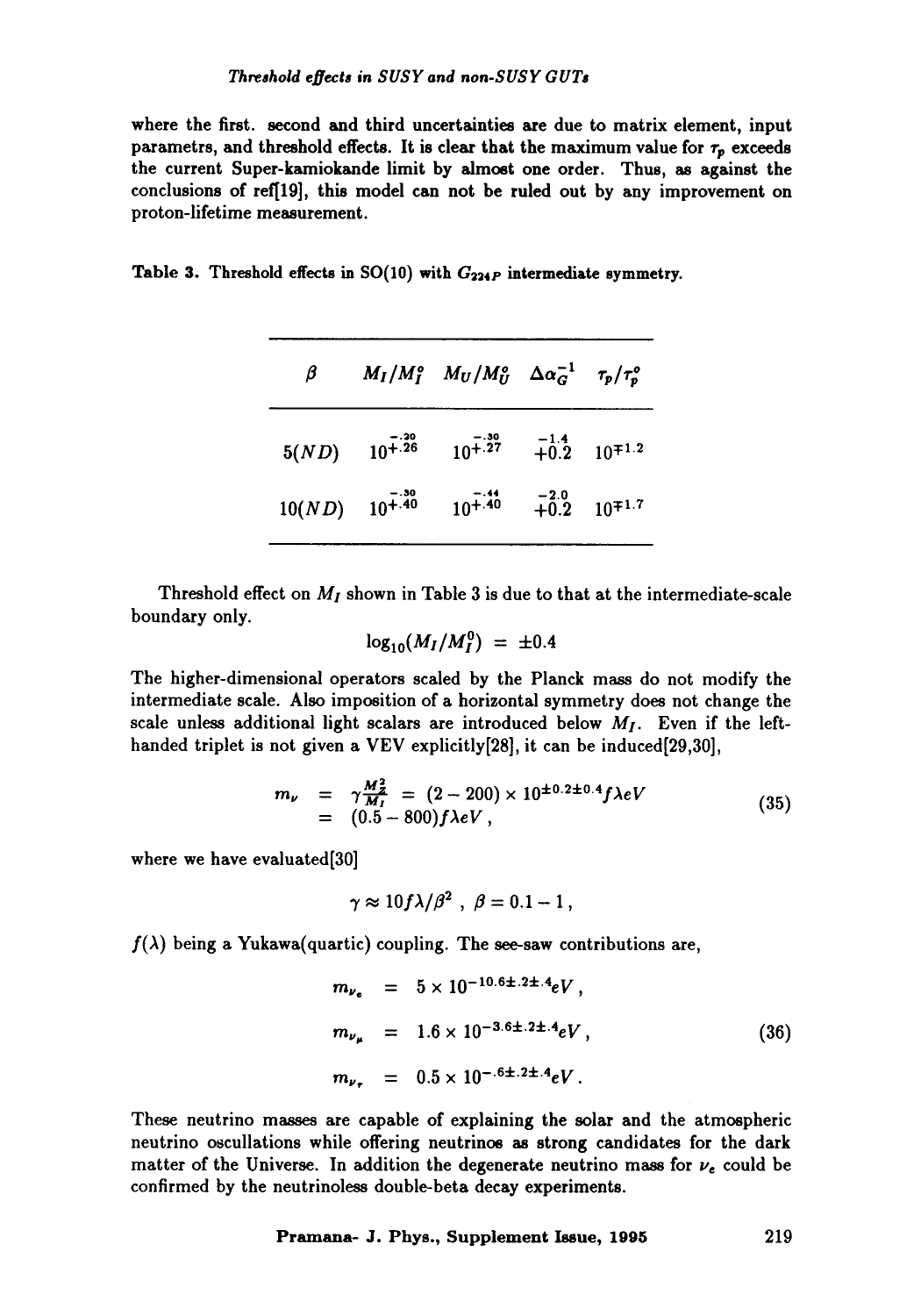#### 5. Threshold effects with other single intermediate symmetries in SO(10)

Threshold effects in SO(10) with  $G_I = G_{224}$  or  $G_{2213}$  without parity ( $g_{2L} \neq g_{2R}$ ) have been extensively discussed in ref.[3]. Although larger undertainty was noted earlier[22] allowing for parity restoration and hence complete SO(10) symmetry at  $\mu > (10 - 30)M_U$ , it has been found in ref[3] that the imposition of the parity restoration constraint at the GUT-scale can reduce the uncertainties significantly. Among the two the models, the one with  $G_I = G_{224}$  appear to be more favoured for explaining the solar neutrino puzzle.

For  $G_I = G_{2213}P$ , the threshold effects have been computed in ref.[20] and for  $G_I = G_{214}$  they have been computed in ref.[12]. The computations in all cases can be made following the methods outlined in Seca.2-4. We summarise the results without going into details in Table 4. The predictions on the proton lifetime in different cases with  $\beta = 10$  are given below for extremised  $\Delta_{U'}$ ,

Table 4. Threshold effects in  $SO(10)$  with single intermediate symmetries:  $G_{224}$  (model A),  $G_{2213}$  (model B),  $G_{2213P}$  (model C), and  $G_{214}$  (model D) for  $\beta = 10$  in the nondegenerate case.

|                                 | $G_{224}$<br>(A)               | $G_{2213}$<br>(B)     | $G_{2213P}$<br>(C)        | $G_{214}$<br>(D)                 |
|---------------------------------|--------------------------------|-----------------------|---------------------------|----------------------------------|
| $M_I/M_I^o$ 10 <sup>-0.07</sup> | $+2.60$                        | $10^{-1.3}$           |                           | - 15<br>$10^{\pm.1}$ $10^{+.45}$ |
| $M_U/M_U^o$                     | $+0.13$<br>10 <sup>-1.24</sup> | $10^{-1.2}$           | $10^{\pm.43}$ $10^{-.20}$ | $+.66$                           |
| $\tau_p/\tau_p^o$               | $+0.5$<br>$10^{-5.0}$          | $+0.8$<br>$10^{-2.0}$ | $10^{\pm 1.7}$            | $+2.6$<br>$10^{-0.8}$            |

 $(A) G_I = G_{224}$ (B)  $G_I = G_{2213}$ (C) *GI = G2213P*   $(D) G_I = G_{214}$  $\tau_{\rm p}$  = 1.44  $\times$   $10^{37.4\pm.7\pm1.0^{+0.5}_{-8.0}}$  $\tau_p = 1.44 \times 10^{37.7 \pm .7 \pm .9^{+0.7}_{-2.0} Y}$ rs.  $\tau_p = 1.44 \times 10^{34.2 \pm .7 \pm .8^{\pm} 1.7} Y$ rs.  $\tau_p = 1.44 \times 10^{29.8 \pm .7 \pm .8 \pm 2.6}_{0.8} \gamma_{rs.}$ 

Some comments and conclusions are in order. Including threshold effects we find that even if  $\beta = 7$  the model (D) is consistent with the available experimental limit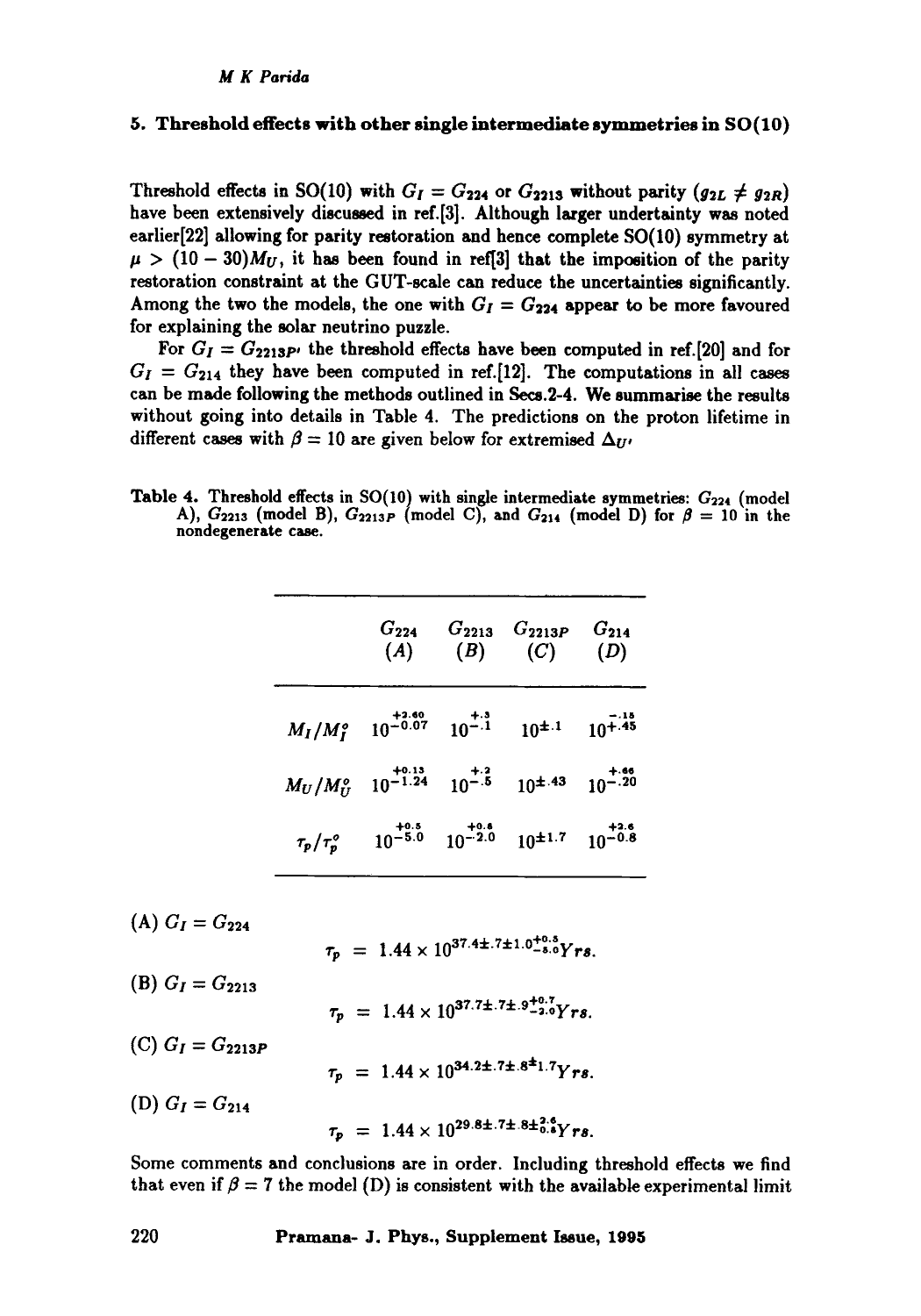on proton lifetime. As against the conclusion of ref.[19] the model is not rules out. If  $\beta$  is permitted to be sufficiently large ( $\beta = 30$ ) it is extremely difficult to rule out the model in near future on the basis of the proton lifetime measurments.

## 6. Threshold effects in minimal SUSY SU(5)

Two different appraoches have been adopted in the minimal SUSY SU(5) model (MSSM). In one approach the superpartner scale has been introduced at  $M<sub>S</sub>$  which is expected not to exceed few TeVs. Below *Ms* global SUSY is assumed to have broken down but the effects of superpartner masses is taken into account by threshold correction at that scale,

(i)  $SU(5) \times SUSY$   $\frac{M_U}{\longrightarrow} G_{213} \times SUSY$   $\frac{M_S}{\longrightarrow} G_{213}$   $\frac{M_Z}{\longrightarrow} G_{13}$  In the other case it is assumed that SUSY survives down to *Mz* and the effects of superpartner masses are taken into account through threshold effects at *Mz.* 

(ii)  $SU(5) \times SUSY \xrightarrow{M_U} G_{213} \times SUSY \xrightarrow{M_Z} G_{13}$ 

Threshold effects due to superheavy masses are estimated at *Mu* and the corrections due to the top quark is computed as in the SM at  $M_Z$  in both cases.

#### 6.1 Threshold effects on *Ms*

With the chain(i) the generalized form of eqs.(3)-(5) and (8) - (9) apply with  $M_I =$  $M<sub>S</sub>$  but different numerical values of the coefficients for *i*, *j* = 1, 2, 3<sup>'</sup>

$$
a'_{i} = \begin{vmatrix} 33/5 \\ 1 \\ -3 \end{vmatrix} \quad b'_{ij} = \begin{vmatrix} 7.96 & 5.4 & 17.6 \\ 1.8 & 25 & 24 \\ 2.2 & 9 & 14 \end{vmatrix}
$$

and with

$$
L_i^U/12\pi \longrightarrow \Delta_i^U \cdot L_i^I/12\pi \longrightarrow \Delta_i^S
$$

where

$$
\Delta_i^U = \Delta_i^{CNV} + \Delta_i^{SH} \tag{37}
$$

The first term in the RHS of (37) represents conversion from DR to  $\overline{MS}$  scheme and the second term includes the superheavy particle effects near  $M_U$ . In order to find the latter, it is noted that the scalar multiplets have the components,

$$
\underline{24} = M_{\sigma}(1,0,8) + M_{\sigma}(3,0,1) + M_{V}(2,5/6,3) + M_{V}(2,-5/6.\overline{3}) + M_{0}(1,0,1),
$$

$$
\underline{5} = M_{H_C}(1, 1/3, 3) + M_{H^0}(2, 1/2.1),
$$

$$
\underline{5} = M_{H_C}(1, -1/3, \bar{3}) + M_{H_2}(2, -1/2.1).
$$

At first evaluating only the GUT-threshold corrections to the gauge couplings by using the superheavy-particle - one-loop  $\beta$ -functions yields

$$
\alpha_3^{-1} = \alpha_6^{-1} + \frac{1}{2\pi} \left[ -4\ln \frac{M_S}{M_Z} + \ln \frac{M_V}{M_Z} - 3\ln \frac{M_Z}{M_Z} - \ln \frac{M_{H_G}}{M_Z} \right] + \frac{1}{4\pi} \left[ P_3 + P_3' \right]
$$
  
+ 
$$
\frac{1}{4\pi} - \Delta_3^{S}
$$
  

$$
\alpha_2^{-1} = \alpha_6^{-1} + \frac{1}{2\pi} \left[ -\frac{25}{6} \ln \frac{M_S}{M_Z} + 3\ln \frac{M_V}{M_Z} - 2\ln \frac{M_Z}{M_Z} \right] + \frac{1}{4\pi} \left[ P_2 + P_2' \right]
$$
  
+ 
$$
\frac{1}{6\pi} - \Delta_3^{S}
$$
  

$$
\alpha_1^{-1} = \alpha_6^{-1} + \frac{1}{2\pi} \left[ -\frac{5}{2} \ln \frac{M_S}{M_Z} + 7\ln \frac{M_V}{M_Z} - \frac{2}{5} \ln \frac{M_{H_G}}{M_Z} \right] + \frac{1}{4\pi} \left[ P_1 + P_1' \right]
$$
  
- 
$$
\Delta_3^{S}
$$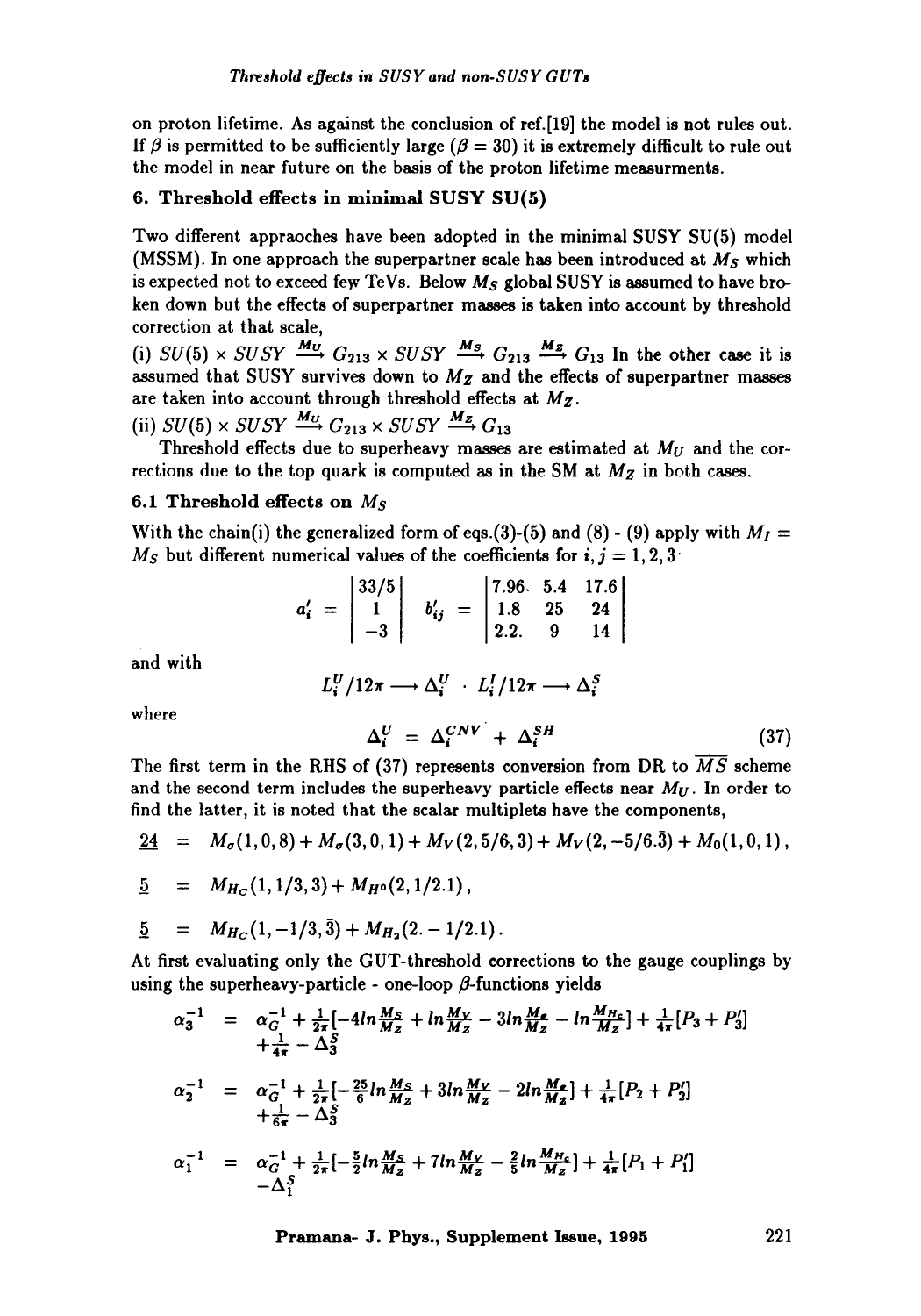The superheavy-mass contributions to the corrections are given in Table 5. Using (38) and the standard procedure gives

$$
ln \frac{M_U}{M_Z} = \frac{\pi}{19\sigma} (\frac{1}{2} + 7s^2 - \frac{25}{\alpha_s}) + \frac{5}{76} [\frac{1}{6}(P'_1 + P_1) + \frac{3}{2}(P'_2 + P_2) - \frac{5}{3}(P'_3 + P_3)] + \delta_U
$$
  
\n
$$
ln \frac{M_S}{M_Z} = \frac{12\pi}{19\sigma} (1 - 5s^2 + \frac{7\alpha}{3\alpha_s}) - \frac{1}{19} [5(P'_1 + P_1) - 12(P'_2 + P_2) + 7(P'_3 + P_3)] + \delta_S
$$
  
\n
$$
\alpha_G^{-1} = \frac{3}{8\sigma} + \frac{3}{76\sigma} (\frac{47}{2} + \frac{250\alpha}{\alpha_s} - 146s^2) [45(P'_1 + P_1) - 51(P'_2 + P_2)] + 25(P'_3 + P_3)] + \delta_S
$$
 (39)

Table 5. Threshold and 5-dim. operator contributions to the matching functions [9].

| $\Delta^{CNV}_i$ | $\Delta_i^L$ | $\Delta_i^{SH}$                                                                                                                        | $\Delta_i^{5-dim}$ |
|------------------|--------------|----------------------------------------------------------------------------------------------------------------------------------------|--------------------|
|                  |              | $\Delta_1$ 0 $\frac{5}{4\pi} \ln \frac{M_1}{M_Z} - \frac{5}{\pi} \ln \frac{M_V}{M_U} + \frac{1}{5\pi} \ln \frac{M_{HG}}{M_U}$          | $-.015\eta$        |
|                  |              | $\Delta_2$ $-\frac{1}{6\pi}$ $\frac{25}{12\pi}ln\frac{M_2}{M_Z}$ $-\frac{3}{\pi}ln\frac{M_V}{M_U} + \frac{1}{\pi}ln\frac{M_{HC}}{M_U}$ | $-.042\eta$        |
|                  |              | $\Delta_3$ $-\frac{1}{4\pi}$ $\frac{2}{\pi}ln\frac{M_3}{M_2}$ $-\frac{2}{\pi}ln\frac{M_V}{M_U} + \frac{3}{2\pi}ln\frac{M_V}{M_U}$      |                    |
|                  |              | $+\frac{1}{2\pi}ln\frac{M\mu_c}{M\mu}$                                                                                                 | $-.028\eta$        |

$$
\delta_U = \frac{5\pi}{19} [\frac{1}{6} (\Delta_1^U + \Delta_1^S) + \frac{3}{2} (\Delta_2^U + \Delta_2^S) - \frac{5}{3} (\Delta_3^U + \Delta_3^S)]
$$
\n
$$
\delta_S = \frac{4\pi}{19} [5(\Delta_1^U + \Delta_1^S) - 12(\Delta_2^U + \Delta_2^S) + 7(\Delta_3^U + \Delta_3^S)]
$$
\n(40)

$$
\delta_G = \frac{1}{19} [45(\Delta_1^U + \Delta_1^S) - 5(\Delta_2^U + \Delta_2^S) + 25(\Delta_3^U + \Delta_3^S)] \tag{41}
$$

Ignoring all threshold corrections except  $\Delta_1^{CNV}$  and using the input parameters from eq.(1) in  $(38)-(40)$  gives

$$
M_U^0 = 10^{16.1 \pm .49} \text{GeV}, \ M_S^0 = 10^{2.44 \pm 1.85} \text{GeV}, \ \alpha_G^{-1} = 26.5 \pm .3 \tag{42}
$$

Two loop contributions which were ignored from  $M_S^0$  estimation in [24] is found to be comparable to the one-loop contribution in  $ln(M_S^0/M_Z)$ ,

$$
ln(M_S^0/M_Z) = -2.53 + 3.66 \pm 4.26 \tag{43}
$$

where the first, second and the third entries on the RHS of (43) are the one-loop, two-loop, and the input-parameter-uncertainty contributions, respectively. The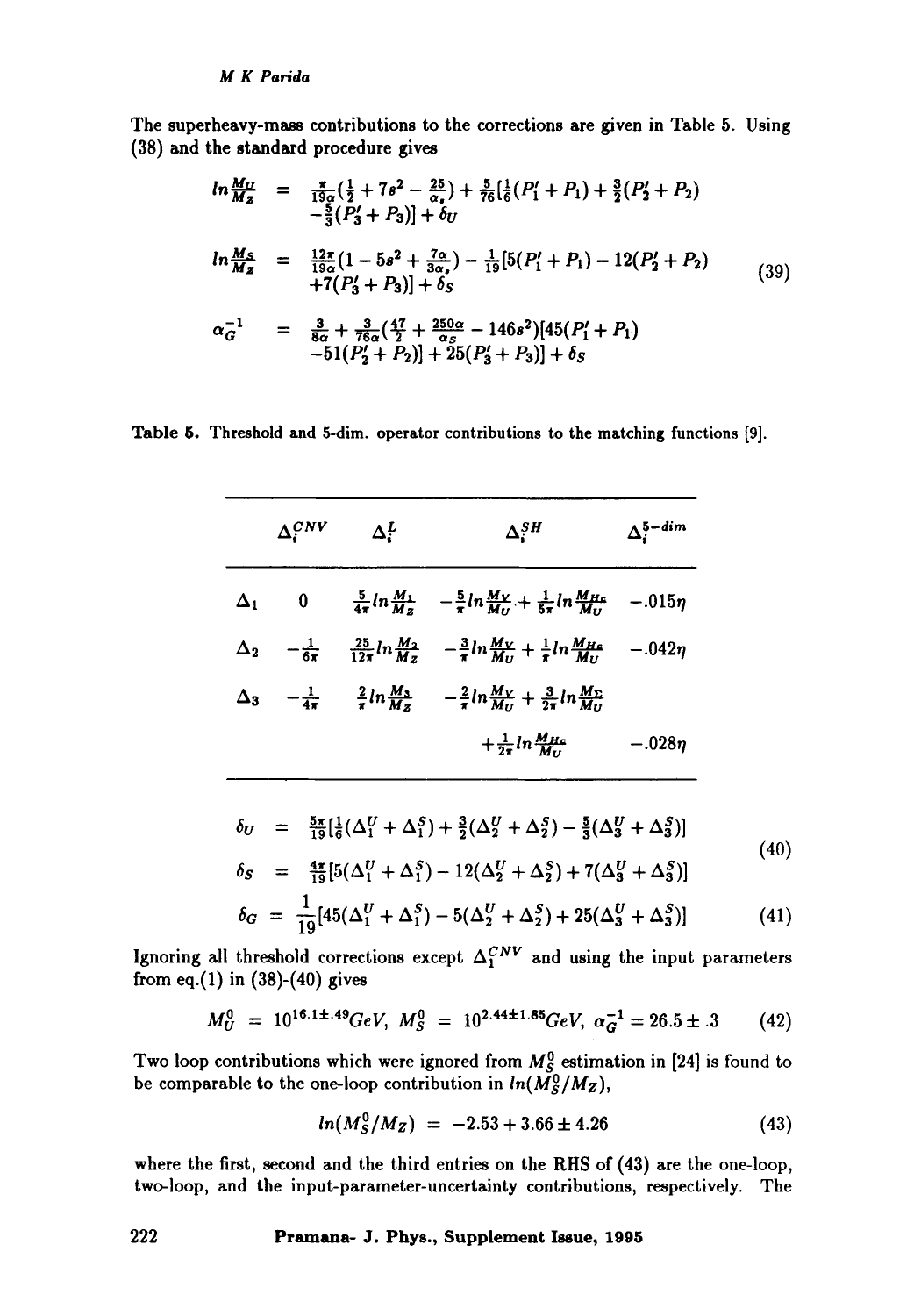GUT-threshold corrections are

$$
\delta_U = \frac{4}{19} ln \frac{M_{H_c}}{M_Z} - \frac{5}{19} ln \frac{M_{\Gamma}}{M_Z}
$$
  
\n
$$
\delta_S = \frac{18}{19} ln \frac{M_{\Gamma}}{M_U} - \frac{6}{19} ln \frac{M_{\Gamma}}{M_U}
$$
  
\n
$$
\delta_G = \frac{1}{48\pi} (43 ln \frac{M_{H_c}}{M_U} - 27 ln \frac{M_{\Gamma}}{M_U}
$$
\n(44)

The GUT-threshold effects are estimated in Table 6 in the degenerate(D), and nondegenerate(ND) cases assuming the superheavy masses to vary between  $M_U/\beta$ and  $\beta M_U$  with  $\beta = 5 - 10$  where, as per the conclusion of ref.[24], the uncertainty in  $M_S$  is of the order  $10^{\pm 1.2}$  for  $\beta = 10$ .

Table 6. GUT-threshold effects on the unification mass and superpartner scale in MSSM in the degenerate(D) and nondegenerate(ND) cases.

| β     | $M_U/M_U^o$   | $M_S/M_S^o$     |
|-------|---------------|-----------------|
| 5(D)  | $10^{7.1}$    | $10^{\pm.44}$   |
| 10(D) | $10^{7.14}$   | $10^{4.66}$     |
| 5(ND) | $10^{\pm.33}$ | $10^{1.66}$     |
| 10(D) | $10^{\pm.47}$ | $10^{\pm 1.26}$ |

#### 6.2 Constraint on superheavy masses from the CERN-LEP data

Hisano, Murayama and Yanagida [25] have observed that the combination  $p/\alpha_1 + p$  $q/\alpha_2 + r/\alpha_3$  is dependent only on the Higgs colour-triplet *mass*( $M_{H_C}$ ) if  $(p, q, r) =$  $(-1, 3, -2)$ . Similarly the other combination  $(5, -3, -2)$  depends on  $M_V$  and  $M_\Sigma$ leading to,

$$
(-2\alpha_3^{-1} + 3\alpha_2^{-1} - \alpha_1^{-1}) = \frac{1}{2\pi} \left[ \frac{12}{5} ln(M_{H_c}/M_Z) - 2ln\frac{M_S}{M_Z} \right]
$$
  

$$
(5\alpha_1^{-1} - 3\alpha_2^{-1} - 2\alpha_3^{-1}) = \frac{1}{2\pi} \left[ 12ln\frac{M_V^2 M_\Sigma}{M_Z^3} + 8ln\frac{M_S}{M_Z} \right]
$$
(45)

Incorporating  $\Delta_i^S$  effects leads to the replacements of second terms in the RHS of (45) by the logarithmic functions of super partner and the second Higgs-doublet masses [25]. Restricting the model to the minimal supergravity SU(5), the particle spectrum and the CERN-LEP measurements impose the following constraints on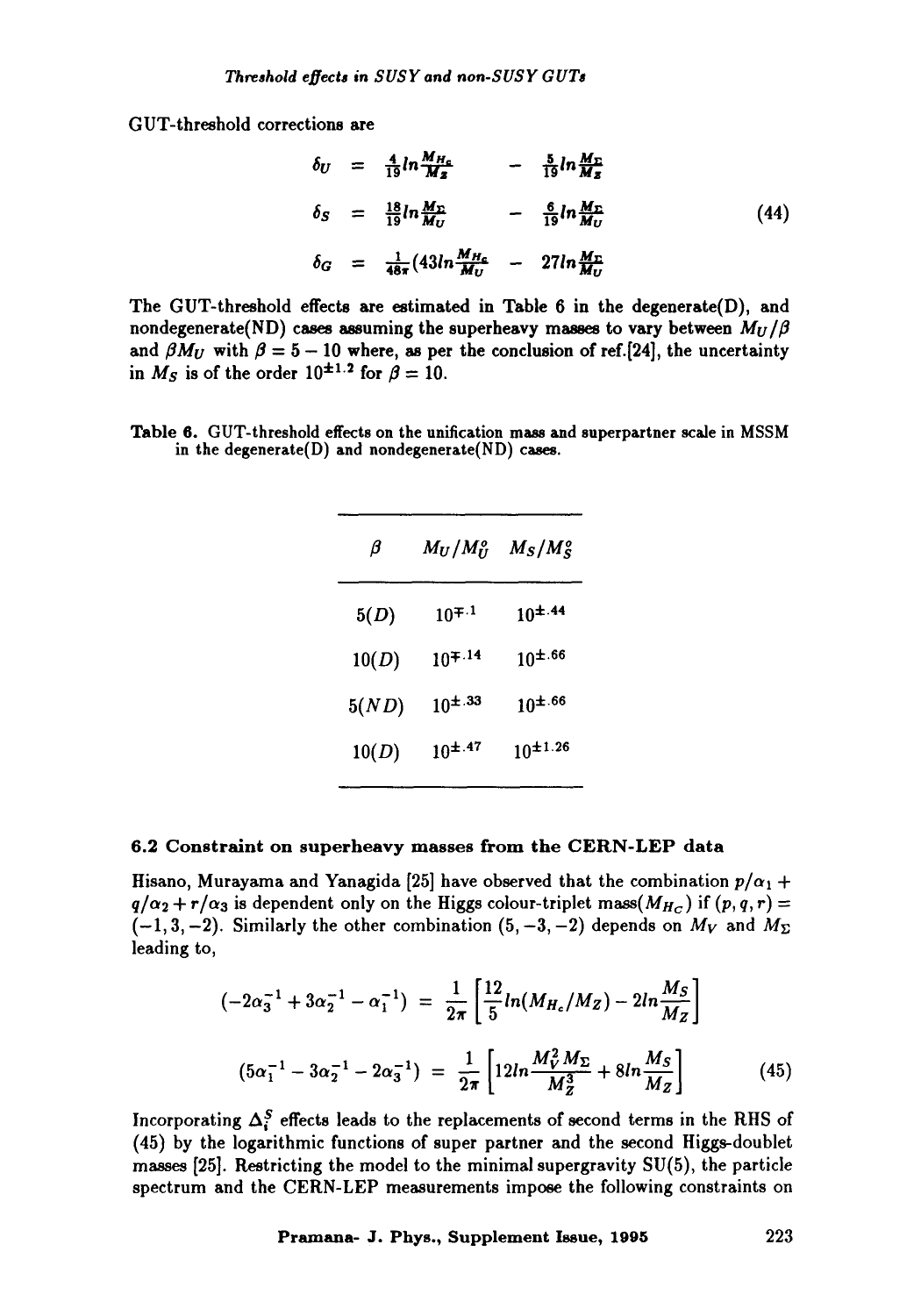the colour troplet mass and the effective unification scale  $(M_V^2 M_\Sigma)^{1/3}$ ,

$$
2.2 \times 10^{13} GeV < M_{H_c} < 2.3 \times 10^{17} GeV
$$
  

$$
0.95 \times 10^{16} GeV < (M_V^2 M_\Sigma)^{1/3} < 3.3 \times 10^{16} GeV
$$
 (46)

for the gluino mass 100 GeV - 1TeV.

#### **6.3 Higher-dimensional operator** effects

The effects of the 5-dim. operator,

$$
-\frac{\eta}{2M_G}Tr[F_{\mu\nu}\Sigma_{(24)}F^{\mu\nu}]
$$
\n(47)

on the MSSM predictions have been analysed by Langacker and Polonsky [9] and Hall and Sarid [26]. The analytic expressions for the strong interaction coupling and *MHc* are [26],

$$
\alpha_s = .132\{1 - .024\sigma - .02ln[\mu^{4/5}M_{H_2}^{1/5}/M_Z] + .025ln[\frac{M_{H_c}}{9 \times 10^{16}GeV}]
$$
  
-.025 $\eta(1 - .1\alpha)(m_{1/2}/M_Z)^{-2/9_{\lambda_{24}}-1/2}\}$  (48)  

$$
M_{H_c} = (3 \times 10^{16}GeV)\lambda_5(1 - .1\sigma)\lambda_{24}^{-1/3}(m_{1/2}/M_Z)^{-2/9}
$$

where  $M_G = (8\pi G_N)^{-1/2} = 2.4 \times 10^{18} \text{GeV}, M_{H2} = \text{second Higgs doublet mass}$  $m_{1/2}$  = universal gaugino mass,  $\mu$  = two-doublets mixing parameter,  $\sigma = (s^2 -$ .2326)/.008, and  $\lambda_5$  and  $\lambda_{24}$  are the trilinear couplings in the superpotential,

$$
W = \lambda_5 \bar{H}_5 \Sigma H_5 + \frac{1}{3} \lambda_{24} tr(\Sigma^3) + \ldots
$$

It is clear from (48) that  $\alpha_s$  increases with logarithmic increment of the colour triplet mass when  $\eta = 0$ . Due to gravitational smearing (e.g.,  $\eta = -1$  to +1) the allowed region in the  $\alpha_s$ , vs.  $M_{He}$  plot is found to be enhanced and blurred.

## 6.4 Threshold effects through effective mass parameters

Using the symmetry breaking pattern(i) Langacker and Polonsky[9] have computed SUSY particle threshold effects near the boundary  $M_Z$ , in addition to the GUTboundary corrections[9] by parametrising these corrections in terms two separate sets of effective masses. The RGEs for the three gauge couplings can be written as,

$$
\frac{1}{\alpha_i(M_Z)} = \frac{1}{\alpha_G} + \frac{a_i}{2\pi} ln \frac{M_u}{M_z} + \frac{1}{4\pi} P'_i - \Delta_i
$$
 (49)

The correction term  $\Delta_i$  iccludes several contributions,

$$
\Delta_i = \Delta_i^U + \Delta_i^{ho} + \Delta_i^t + \Delta_i^Y + \Delta_i^L
$$

where  $\Delta_i^U$  is the same as (37),  $\Delta_i^L$  is the anlogue of  $\Delta_i^S$  but evaluated at the boundary  $M_Z$ , and the others are the Higgs(ho), the top quartk(t), and the Yukawa coupling(Y) contributions evaluated at the boundary *Mr.* Using the RGEs and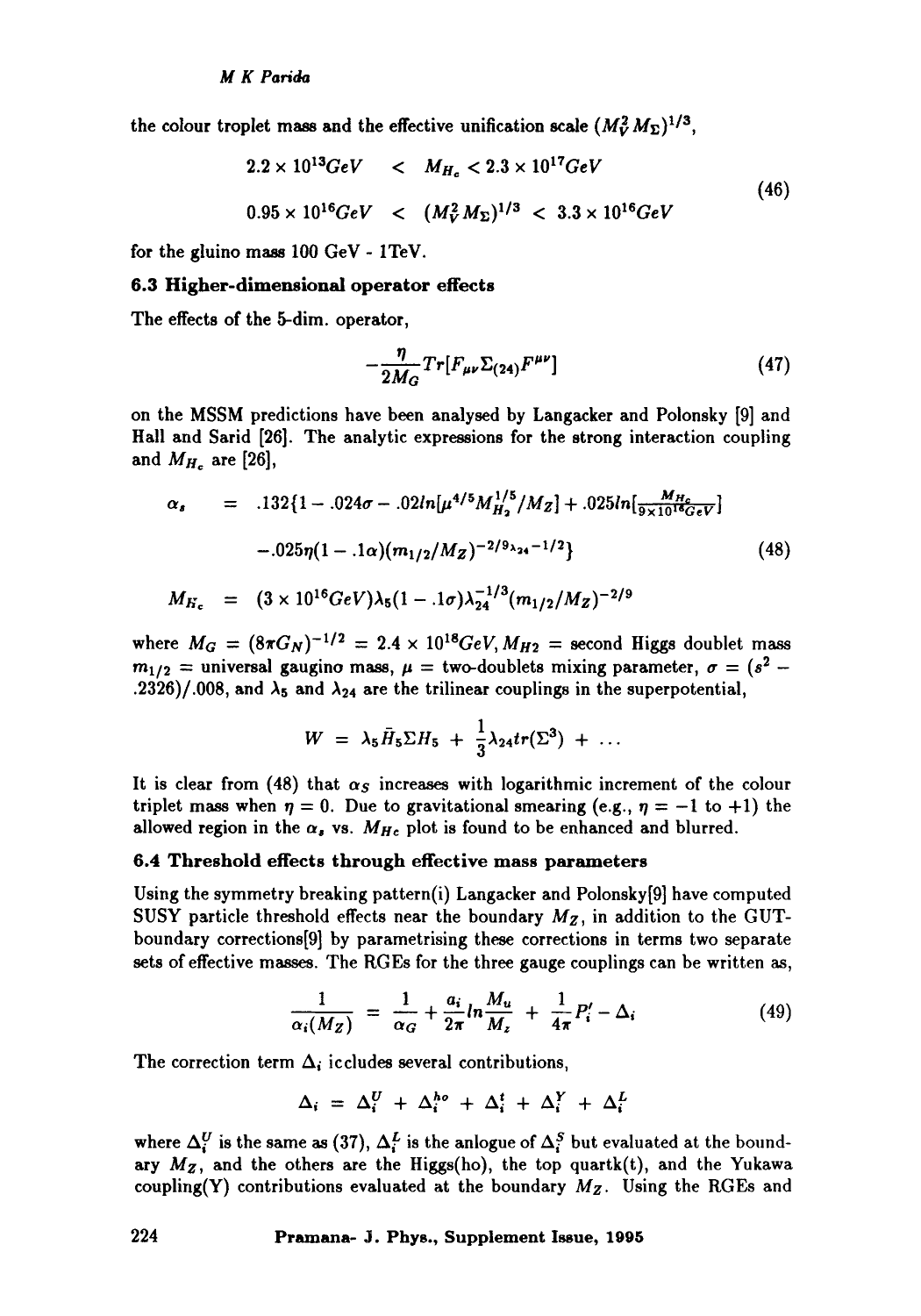following the standard procedure it is straightforward to derive the following analytic expressions which are independent of the GUT symmetry but only dependent upon the grand desert hypothesis. We furnish analytic expressions on threshold effects for one set of predictions,

$$
ln \frac{M_U}{M_Z} = 2\pi (3\alpha^{-1} - 8\alpha_S^{-1})/F - (5P'_1 + 3P'_2 - 8P'_3)/(2F) + \delta_U
$$
  
\n
$$
S^2(M_Z) = \sin^2 \theta_w(M_Z) = [3(a'_1 - a'_3) + (a'_1 - a'_2)\alpha/\alpha_s]/-5\alpha[(a'_2 - a'_3)P'_1 + (a'_3 + a'_1)P'_2 + (a'_1 - a'_2)P'_3]/(4\pi F) + \delta_s
$$
  
\n
$$
\alpha_G^{-1} = [-3a'_3\alpha^{-1} + (5a'_1 + 3a'_2)\alpha_s^{-1}]/F + [(5P'_1 + 3P'_s)a'_3 - (5a'_1 + 3a'_2)P'_3]/(4\pi F) + \delta_G
$$

The threshold corrections are given below which can be computed numerically from the Tables given in ref.[9],

$$
\delta_U = \Delta ln \frac{M_U}{M_Z} = 2\pi (5\Delta_1 + 3\Delta_2 + 8\Delta_3)/F
$$
  
\n
$$
\delta_{s^2} = \Delta \sin^2 \theta_w (M_Z) = 5\alpha [(a'_2 - a'_3)\Delta_1 + (a'_3 - a'_1)\Delta_2 + (a'_1 - a'_2)\Delta_3]/F
$$
  
\n
$$
\delta_G = [(5a'_1 + 3a'_2)\Delta_3 - (5\Delta_1 + 3\Delta_2)a'_3]/F
$$
  
\n
$$
F = 5a'_1 + 3a'_2 - 8a'_3
$$
  
\nUsing  $\alpha^{-1}(M_Z) = 127.9, \alpha_s(M_Z) = 0.12$  gives

$$
M_U = 10^{15.9} GeV, \alpha_G^{-1} = 23.5, \sin^2 \theta_w = 0.2335.
$$

Table 7. The top quark and the Yukawa coupling corrections. Here  $m_t$  is in GeV and  $h_t$ is the Higgs-top quark Yukawa coupling [9].

|            | Top quark corrections<br>corrections                                                   | Yukawa coupling                |
|------------|----------------------------------------------------------------------------------------|--------------------------------|
| $\Delta_1$ | $-15 + 13ln(m_t/138) + 15(m_t/138)^2$                                                  | .17h <sub>i</sub> <sup>2</sup> |
|            | $\Delta_2$ -.25 + .065ln(m <sub>t</sub> /138) + .025(m <sub>t</sub> /138) <sup>2</sup> | .20 $h_t^2$                    |
| Δэ         | $.04 + .105ln(m_t/138)$                                                                | $.13h_1^2$                     |

The top quark and Yukawa coupling corrections which are the same as the Standard Model are given in Table 7[9]. The corrections at  $M_Z$ -boundary due to the SUSY particle masses have been parametrized in terms of three effective mass

**(50)**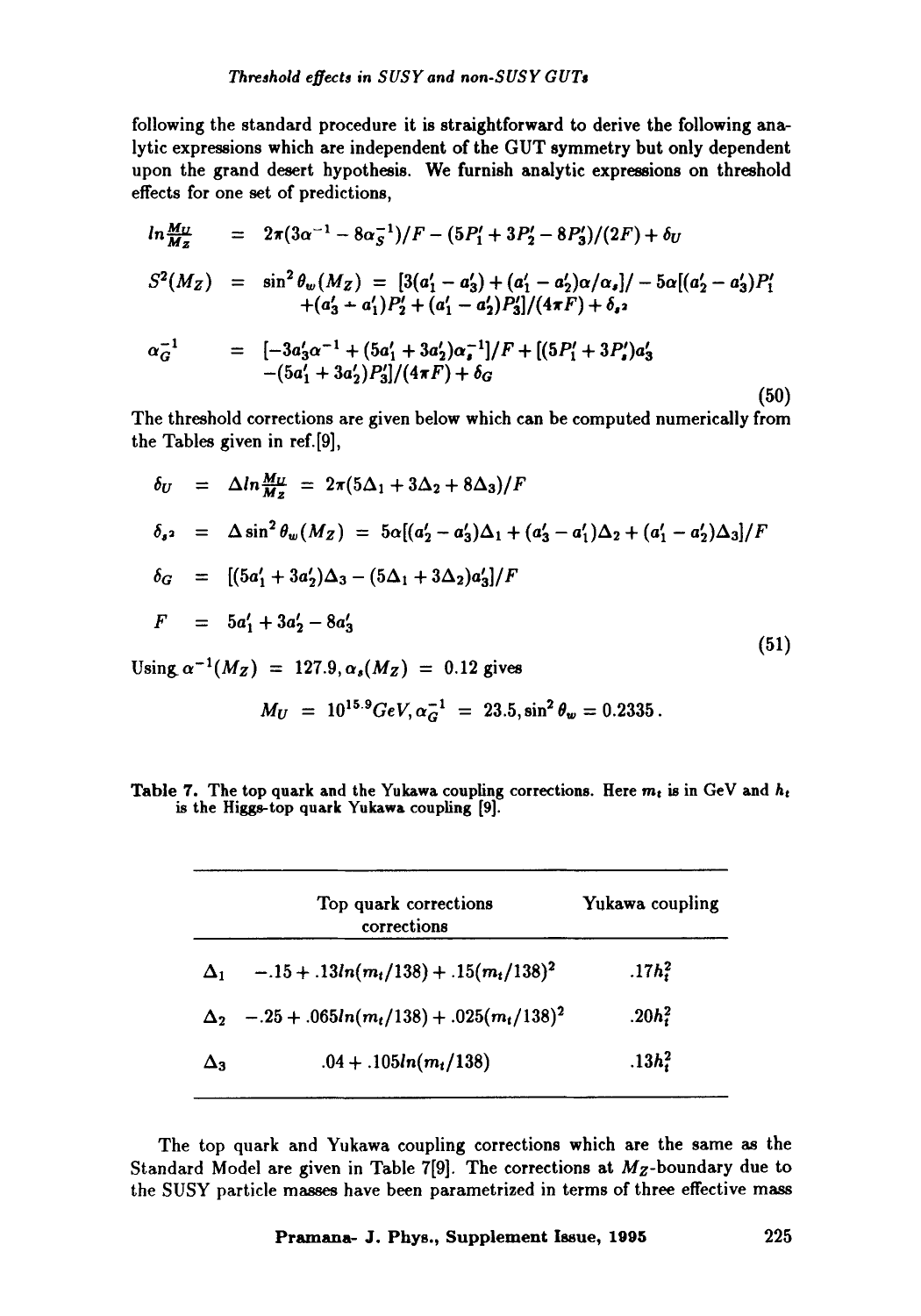parameters  $(M_1, M_2, M_3)$ .

$$
\Sigma_{\zeta} \frac{a_i^{\zeta}}{2\pi} ln\left(\frac{M_{\zeta}}{M_z}\right) = \frac{a_i^{SUSY} - a_i^{SM}}{2\pi} ln\left(\frac{M_i}{M_z}\right) ; i = 1, 2, 3
$$
 (52)

where  $a_i^{SUSY} = a'_i, a_i^{\zeta}$  is the analogue of  $a_i$  but for particle  $\zeta$  only, and  $M_{\zeta}$  is the mass of  $\zeta$ . Using the SUSY particle spectrum [27] the effective mass parameters have been evaluated : for example a possible solution is

$$
m_t = 160Gev
$$
,  $M_1 = 261Gev$ ,  $M_2 = 207Gev$ ,  $M_3 = 352Gev$ 

For evaluation of threshold effects at  $M_U$  a parametrisation similar to (52) has also been suggested,

$$
\sum_{\zeta} \frac{a_i^{\zeta}}{2\pi} ln \frac{M_{\zeta}}{M_Z} = \frac{a_i^{matter}}{M_U} ; i = 1, 2, 3
$$

where  $\zeta$  stands for superheavy particles near the GUT-scale. The prediction for  $\sin^2 \theta_W(M_Z)$  turns out to be [9],

$$
\sin^2 \theta_W(M_Z) = 0.2334 \pm .0025 \pm .0014 \pm .0006 \stackrel{+ .0013}{-.0005} \pm .0016 \tag{53}
$$

To predict (53) one starts with the input parameters  $\alpha_S(M_Z)$  and  $\alpha(M_Z)$ . One can start with the parameters  $\sin^2 \theta_W(M_Z)$  and  $\alpha(M_Z)$  to predict  $\alpha_S(M_Z)$ ,  $M_U$ and  $\alpha_G[9]$ , +.005

$$
\alpha_S(M_Z) = .125 \pm .001 \pm .005 \pm .002 \pm .002 \pm .006 \tag{54}
$$

The first number on the RHS of (53) or (54) is for  $m_t = 138 GeV$ . The second entry in (53) ((54)) is due to the uncertainty in the input parameter  $\alpha_S(\sin^2 \theta_W)$ . The third, fouth, fifth, and sixth entries are due to SUSY threshold.  $m_t$  and  $m_{ho}$ , GUT-threshold and 5-dimensional operator effects. Predicted values of  $M_U$  and  $\alpha_G$ with uncertainties are given in ref.[9].

#### 7. Summary and conclusions

We have discussed threshold effects in modified nonSUSY grand desert models with SU(5) and SO(10) GUTs, single intermediate scale models of SO(10), and in the minimal SUSY SU(5). We have also estimated neutrino masses predicted in nonSUSY SO(10) with  $G_{224P}$  intermediate symmetry where vanishing corrections on the intermediate scale has been explicitly demonstrated. We conlcude that

- . A minimal extension of the grand desert by the introduction of a single real scalar  $(3, 0, 8)$  makes SU(5) consistent with the CERN-LEP data and the proton lifetime measurment. In addition SO(t0) can account for small neutrino masses needed for solar neutrino oscillation and the dark matter of the Universe. Also the model has the potentiality to provide degenerate neutrino masses.
- 2. When the GUT symmetry breaks down to the SM gauge group in one step threshold uncertainty appears to be smaller on the proton lifetime prediction.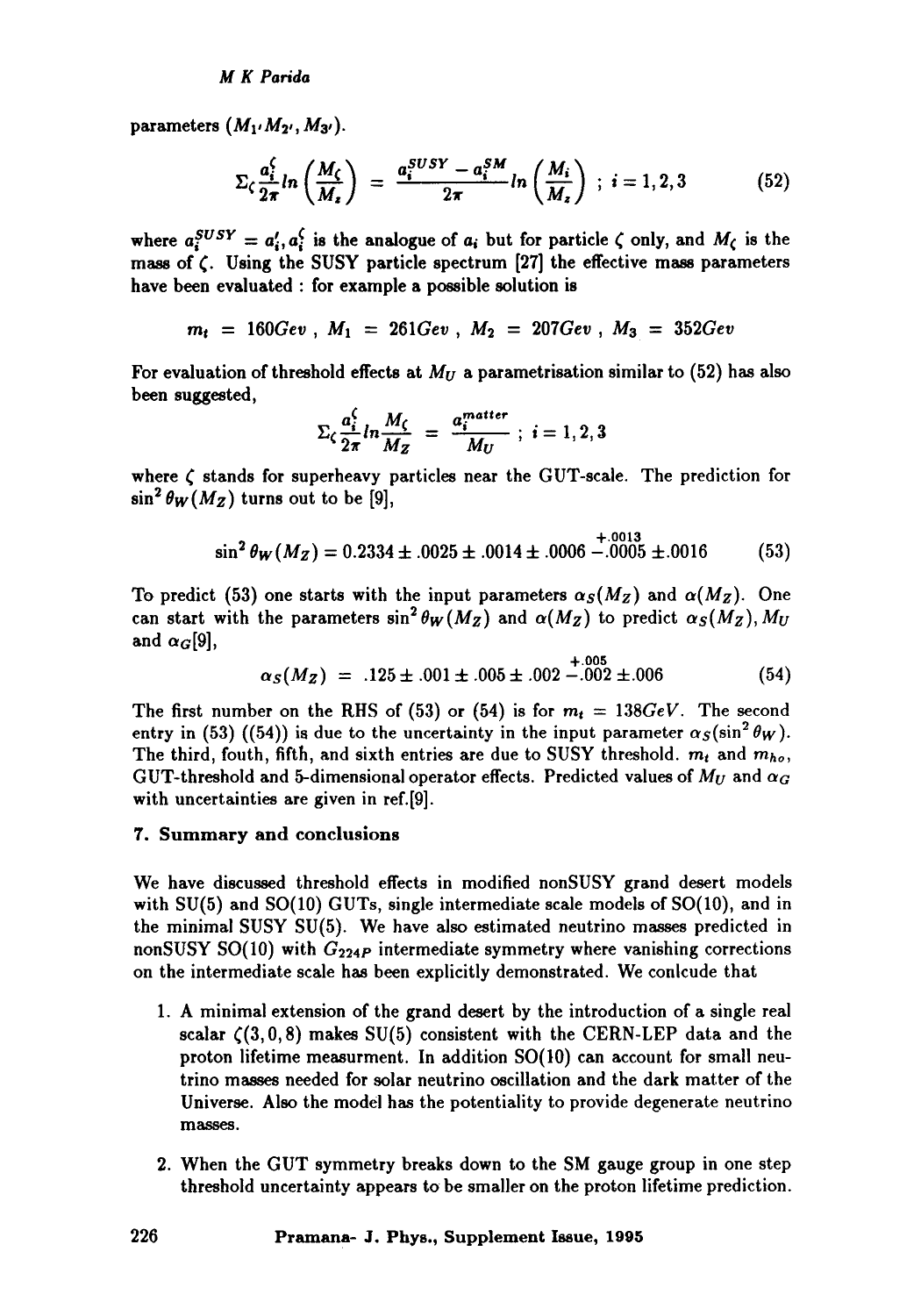- . Certain models appearing to be ruled out by two-loop calculations could survive when threshold and 5-dim. operator effects are taken into account. It is essential to include such effects while questioning their survival against the CERN-LEP data and the proton lifetime.
- 4. Including threshold effects alone the  $SO(10)$  model with  $G_{214}$  intermediate symmetry is consistent with the CERN-LEP data, proton lifetime and small neutrino masses.
- 5. In a number of GUTs with  $G_{224P}$  intermediate symmetry we prove explicitly due to high-sclae-ioop effects, GUT-threshold and higher dimensional operator effects with

$$
M_I = 10^{13.6 \pm 0.2 \pm 0.4} GeV
$$

leading to more precise values of degenerate and see-saw values of neutrino masses needed to explain the solar and atmospheric neutrino oscillations and the dark matter of the universe. The degenerate mass predictions,  $m_{\nu_a} = 0(1)eV$ , could be confirmed by the neutrinoless double beta-decay experiments. This prediction is universal to a large class of grand unified theories such as SO(10), SO(18), SU(16),  $E_6$ ,  $SU(8)_L \times SU(8)_R$  and all  $SO(2N)$ with  $N > 5$ . m

- 6. As shown by Hisano et.al. [25] the Higgs-colour-triplet mass and the effective unification mass in MSSM can be constrained by the CERN-LEP data.
- 7. There could be gravitational smearing effects in MSSM on  $\alpha_{\bullet}$  prediction due to 5-dim. operator effects[26].
- 8. There threshold uncertainties on MSSM predictions can also be parametrised in terms of effective mass parameters[9].

#### Acknowledgement

The author is thankful to Professors R.Ramachandran, G.Rajasekaran, Partha Ghose, and S.Uma Sankar for hospitality during the workshop and acknowledges support in the research project  $SP/S2/K-09/91$  from the Department of Science and Technology, New Delhi.

#### References

- [1] J.C.Pati and A.Salam, Phys. Rev. D1O (1974) 275. For reviews see J.C.Pati, Proc. A.D.Shakarov Int. Conf. Moscow (1991) ; R.N.Mohapatra, Unification and Snpersymmetry (Springer, New York, 1992) ; H.P.Niles, Phys. Rep. 110 (1984)1.
- [2] U.Amaldi, W. de Boer, and H.Furstenan, Phys. Lett. B260 (1991) 447 ; P.Langacker and M.Luo, Phys. Rev. D44 (1991) 817.
- [3] R.N.Mohapatra and M.K.Parida, Phys. Rev. D47 (1993) 264.
- [4] M.K.Paxida, Proc. X DAE Symposium, Bombay (1992), ed. S.Banerjee and P.ltoy, Pramana (J. Phys.) suppl. 41 (1993) 271.
- [5] M.K.Parida and P.K.Patra, Phys. Rev. Lett. 66 (1991) 858.
- [6] M.K.Parida and P.K.Patra, Phys. Rev. Lett. 68 (1992) 754.